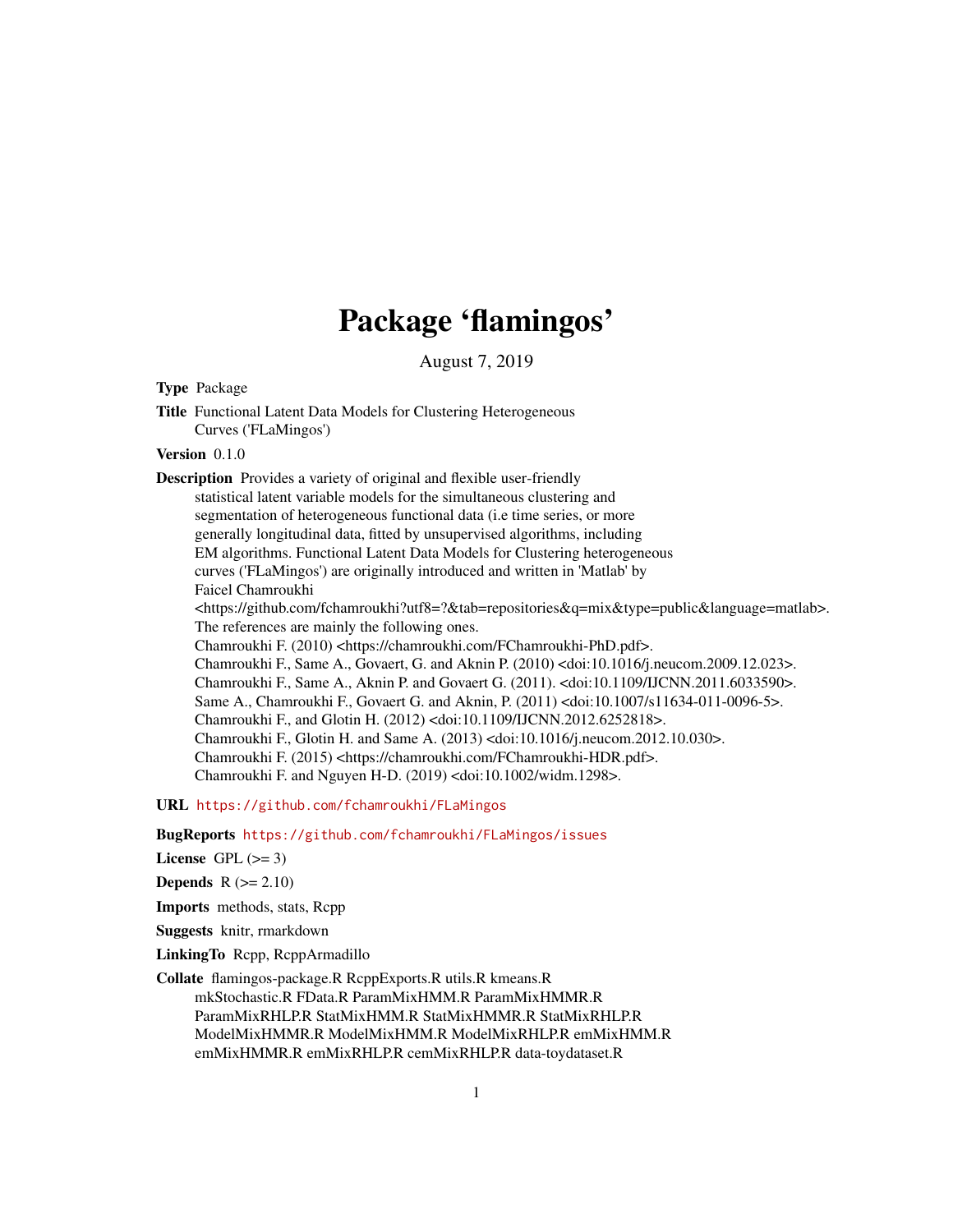<span id="page-1-0"></span>VignetteBuilder knitr

Encoding UTF-8

LazyData true

RoxygenNote 6.1.1

NeedsCompilation yes

Author Faicel Chamroukhi [aut] (<https://orcid.org/0000-0002-5894-3103>), Florian Lecocq [aut, trl, cre] (R port), Marius Bartcus [aut, trl] (R port)

Maintainer Florian Lecocq <florian.lecocq@outlook.com>

Repository CRAN

Date/Publication 2019-08-06 09:30:02 UTC

# R topics documented:

|       |           | $\overline{\mathcal{A}}$ |
|-------|-----------|--------------------------|
|       | emMixHMM  | 6                        |
|       | emMixHMMR | $\tau$                   |
|       | emMixRHLP | -9                       |
|       |           |                          |
|       |           |                          |
|       |           |                          |
|       |           |                          |
|       |           |                          |
|       |           |                          |
|       |           |                          |
|       |           |                          |
|       |           |                          |
|       | -19       |                          |
|       |           |                          |
|       |           |                          |
| Index | 23        |                          |

flamingos-package *FLaMingos: Functional Latent datA Models for clusterING heterogeneOus curveS*

#### Description

flamingos is an open-source toolbox for the simultaneous clustering (or classification) and segmentation of heterogeneous functional data (i.e time-series ore more generally longitudinal data), with original and flexible functional latent variable models, fitted by unsupervised algorithms, including EM algorithms.

flamingos contains the following time series clustering and segmentation models: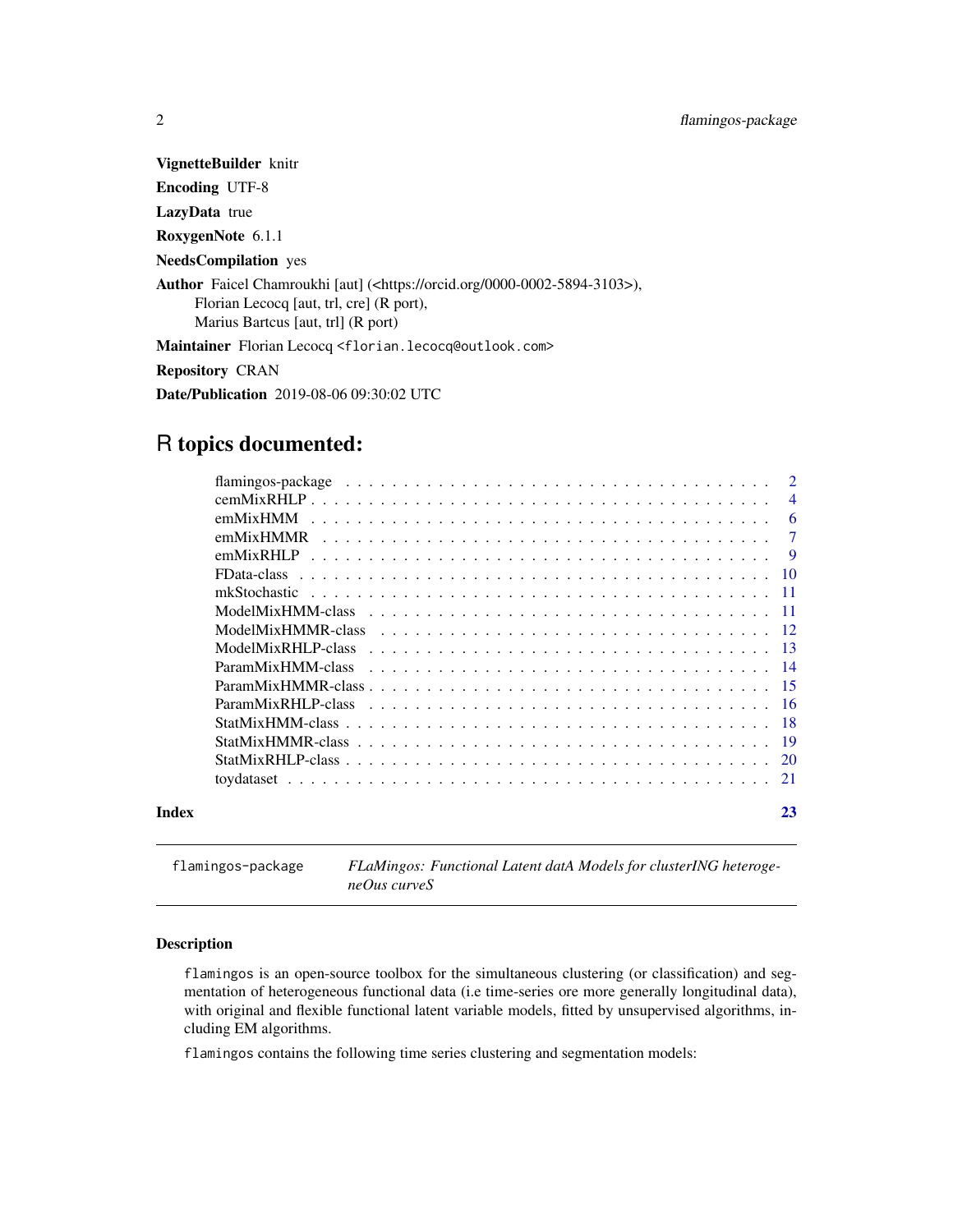# flamingos-package 3

- mixRHLP;
- mixHMM:
- mixHMMR.

For the advantages/differences of each of them, the user is referred to our mentioned paper references.

To learn more about flamingos, start with the vignettes: browseVignettes(package = "flamingos")

#### Author(s)

Maintainer: Florian Lecocq <florian.lecocq@outlook.com> (R port) [translator]

Authors:

- Faicel Chamroukhi <faicel.chamroukhi@unicaen.fr> (0000-0002-5894-3103)
- Marius Bartcus <marius.bartcus@gmail.com> (R port) [translator]

### References

Chamroukhi, Faicel, and Hien D. Nguyen. 2019. *Model-Based Clustering and Classification of Functional Data.* Wiley Interdisciplinary Reviews: Data Mining and Knowledge Discovery. <https://chamroukhi.com/papers/MBCC-FDA.pdf>.

Chamroukhi, F. 2016. *Unsupervised Learning of Regression Mixture Models with Unknown Number of Components.* Journal of Statistical Computation and Simulation 86 (November): 2308–34. <https://chamroukhi.com/papers/Chamroukhi-JSCS-2015.pdf>.

Chamroukhi, Faicel. 2016. *Piecewise Regression Mixture for Simultaneous Functional Data Clustering and Optimal Segmentation.* Journal of Classification 33 (3): 374–411. [https://chamroukhi.](https://chamroukhi.com/papers/Chamroukhi-PWRM-JournalClassif-2016.pdf) [com/papers/Chamroukhi-PWRM-JournalClassif-2016.pdf](https://chamroukhi.com/papers/Chamroukhi-PWRM-JournalClassif-2016.pdf).

Chamroukhi, F. 2015. *Statistical Learning of Latent Data Models for Complex Data Analysis.* Habilitation Thesis (HDR), Universite de Toulon. [https://chamroukhi.com/Dossier/FChamroukhi](https://chamroukhi.com/Dossier/FChamroukhi-Habilitation.pdf)-Habilitation. [pdf](https://chamroukhi.com/Dossier/FChamroukhi-Habilitation.pdf).

Chamroukhi, F., H. Glotin, and A. Same. 2013. *Model-Based Functional Mixture Discriminant Analysis with Hidden Process Regression for Curve Classification.* Neurocomputing 112: 153–63. [https://chamroukhi.com/papers/chamroukhi\\_et\\_al\\_neucomp2013a.pdf](https://chamroukhi.com/papers/chamroukhi_et_al_neucomp2013a.pdf).

Chamroukhi, F., and H. Glotin. 2012. *Mixture Model-Based Functional Discriminant Analysis for Curve Classification.* In Proceedings of the International Joint Conference on Neural Networks (IJCNN), IEEE, 1–8. Brisbane, Australia. [https://chamroukhi.com/papers/Chamroukhi-ijcnn](https://chamroukhi.com/papers/Chamroukhi-ijcnn-2012.pdf)-2012. [pdf](https://chamroukhi.com/papers/Chamroukhi-ijcnn-2012.pdf).

Same, A., F. Chamroukhi, Gerard Govaert, and P. Aknin. 2011. *Model-Based Clustering and Segmentation of Time Series with Changes in Regime.* Advances in Data Analysis and Classification 5 (4): 301–21. <https://chamroukhi.com/papers/adac-2011.pdf>.

Chamroukhi, F., A. Same, P. Aknin, and G. Govaert. 2011. *Model-Based Clustering with Hidden Markov Model Regression for Time Series with Regime Changes.* In Proceedings of the International Joint Conference on Neural Networks (IJCNN), IEEE, 2814–21. [https://chamroukhi.](https://chamroukhi.com/papers/Chamroukhi-ijcnn-2011.pdf) [com/papers/Chamroukhi-ijcnn-2011.pdf](https://chamroukhi.com/papers/Chamroukhi-ijcnn-2011.pdf).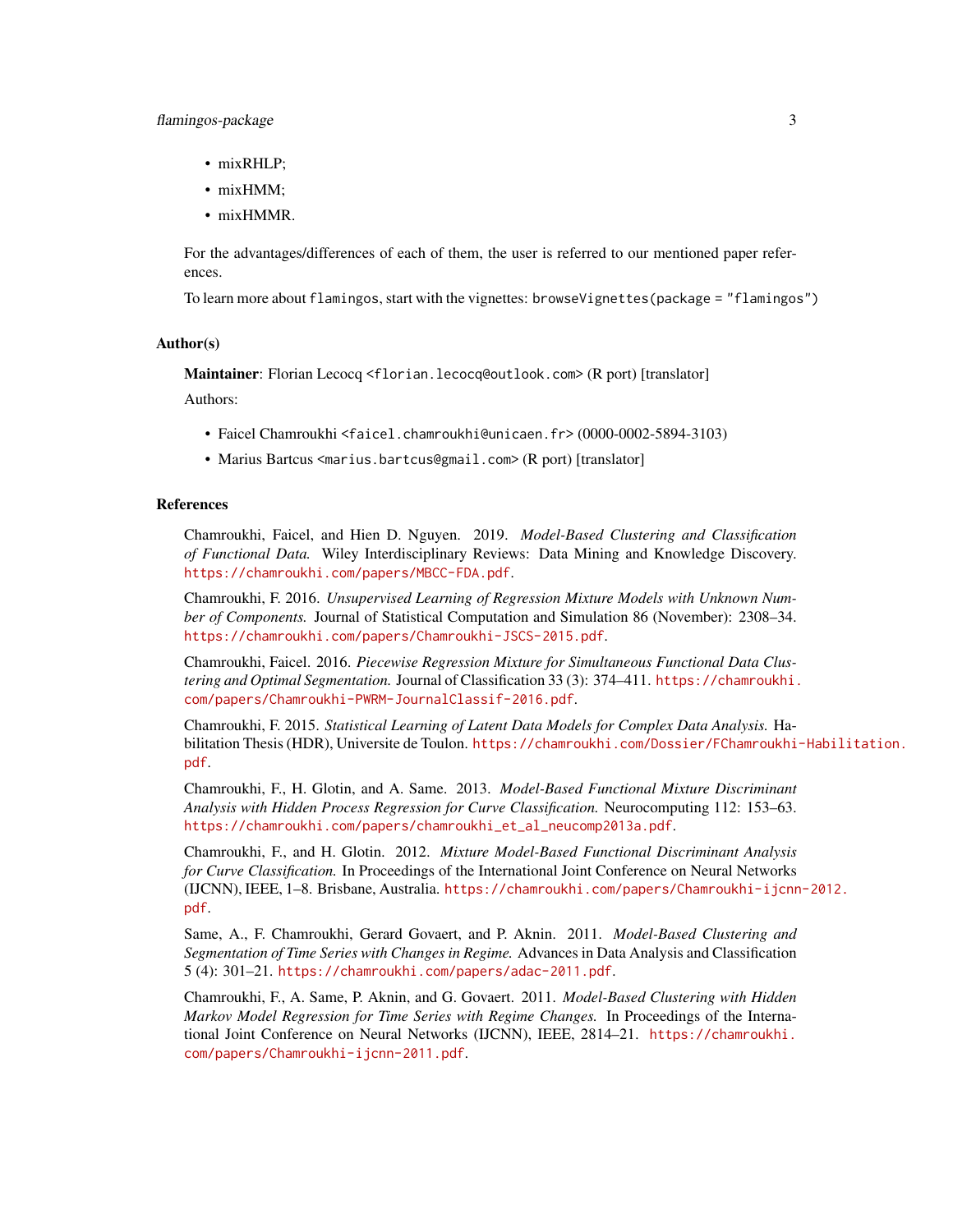<span id="page-3-0"></span>Chamroukhi, F., A. Same, G. Govaert, and P. Aknin. 2010. *A Hidden Process Regression Model for Functional Data Description. Application to Curve Discrimination.* Neurocomputing 73 (7-9): 1210–21. [https://chamroukhi.com/papers/chamroukhi\\_neucomp\\_2010.pdf](https://chamroukhi.com/papers/chamroukhi_neucomp_2010.pdf).

Chamroukhi, F. 2010. *Hidden Process Regression for Curve Modeling, Classification and Tracking.* Ph.D. Thesis, Universite de Technologie de Compiegne. [https://chamroukhi.com/papers/](https://chamroukhi.com/papers/FChamroukhi-Thesis.pdf) [FChamroukhi-Thesis.pdf](https://chamroukhi.com/papers/FChamroukhi-Thesis.pdf).

# See Also

Useful links:

- <https://github.com/fchamroukhi/FLaMingos>
- Report bugs at <https://github.com/fchamroukhi/FLaMingos/issues>

| cemMixRHLP | cemMixRHLP implements the CEM algorithm to fit a MixRHLP |  |  |  |  |
|------------|----------------------------------------------------------|--|--|--|--|
|            | model.                                                   |  |  |  |  |

# Description

cemMixRHLP implements the maximum complete likelihood parameter estimation of mixture of RHLP models by the Classification Expectation-Maximization algorithm (CEM algorithm).

#### Usage

```
cemMixRHLP(X, Y, K, R, p = 3, q = 1,
  variance_type = c("heteroskedastic", "homoskedastic"),
  init_{\text{Kmeans}} = \text{TRUE}, n_{\text{tries}} = 1, \text{ max\_iter} = 100,threshold = 1e-05, verbose = FALSE, verbose_IRLS = FALSE)
```
# Arguments

| X             | Numeric vector of length m representing the covariates/inputs $x_1, \ldots, x_m$ .                                                                                               |
|---------------|----------------------------------------------------------------------------------------------------------------------------------------------------------------------------------|
| Υ             | Matrix of size $(n, m)$ representing the observed responses/outputs. Y consists of<br><i>n</i> functions of X observed at points $1, \ldots, m$ .                                |
| К             | The number of clusters (Number of RHLP models).                                                                                                                                  |
| R             | The number of regimes (RHLP components) for each cluster.                                                                                                                        |
| p             | Optional. The order of the polynomial regression. By default, p is set at 3.                                                                                                     |
| q             | Optional. The dimension of the logistic regression. For the purpose of segmen-<br>tation, it must be set to 1 (which is the default value).                                      |
| variance_type | Optional character indicating if the model is "homoskedastic" or "heteroskedas-<br>tic". By default the model is "heteroskedastic".                                              |
| init_kmeans   | Optional. A logical indicating whether or not the curve partition should be ini-<br>tialized by the K-means algorithm. Otherwise the curve partition is initialized<br>randomly. |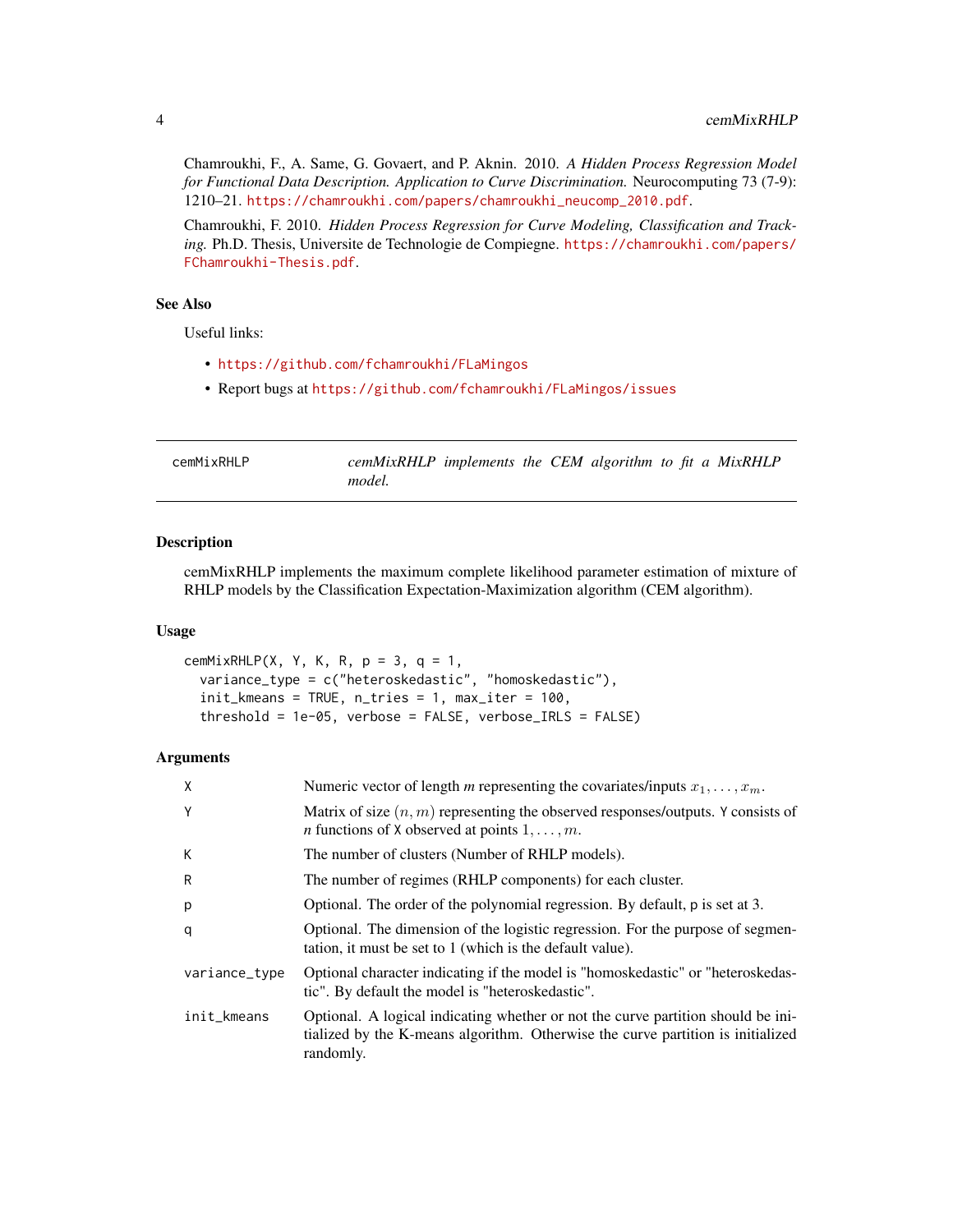<span id="page-4-0"></span>

| n_tries                | Optional. Number of runs of the EM algorithm. The solution providing the<br>highest log-likelihood will be returned.                                                                                                                                   |  |  |  |  |  |
|------------------------|--------------------------------------------------------------------------------------------------------------------------------------------------------------------------------------------------------------------------------------------------------|--|--|--|--|--|
|                        | If $n_{\text{tries}} > 1$ , then for the first run, parameters are initialized by uniformly<br>segmenting the data into R segments, and for the next runs, parameters are ini-<br>tialized by randomly segmenting the data into R contiguous segments. |  |  |  |  |  |
| $max$ <sub>Liter</sub> | Optional. The maximum number of iterations for the EM algorithm.                                                                                                                                                                                       |  |  |  |  |  |
| threshold              | Optional. A numeric value specifying the threshold for the relative difference of<br>log-likelihood between two steps of the EM as stopping criteria.                                                                                                  |  |  |  |  |  |
| verbose                | Optional. A logical value indicating whether or not values of the log-likelihood<br>should be printed during EM iterations.                                                                                                                            |  |  |  |  |  |
| verbose_IRLS           | Optional. A logical value indicating whether or not values of the criterion opti-<br>mized by IRLS should be printed at each step of the EM algorithm.                                                                                                 |  |  |  |  |  |

# Details

cemMixRHLP function implements the CEM algorithm. This function starts with an initialization of the parameters done by the method initParam of the class [ParamMixRHLP,](#page-15-1) then it alternates between the E-Step, the C-Step (methods of the class [StatMixRHLP\)](#page-19-1), and the CM-Step (method of the class [ParamMixRHLP\)](#page-15-1) until convergence (until the relative variation of log-likelihood between two steps of the EM algorithm is less than the threshold parameter).

# Value

EM returns an object of class [ModelMixRHLP.](#page-12-1)

# See Also

[ModelMixRHLP,](#page-12-1) [ParamMixRHLP,](#page-15-1) [StatMixRHLP](#page-19-1)

# Examples

data(toydataset)

```
#' # Let's fit a mixRHLP model on a dataset containing 2 clusters:
data <- toydataset[1:190,1:21]
x <- data$x
Y \leftarrow t(data[, 2:ncol(data)]mixrhlp <- cemMixRHLP(X = x, Y = Y, K = 2, R = 2, p = 1, verbose = TRUE)
```
mixrhlp\$summary()

mixrhlp\$plot()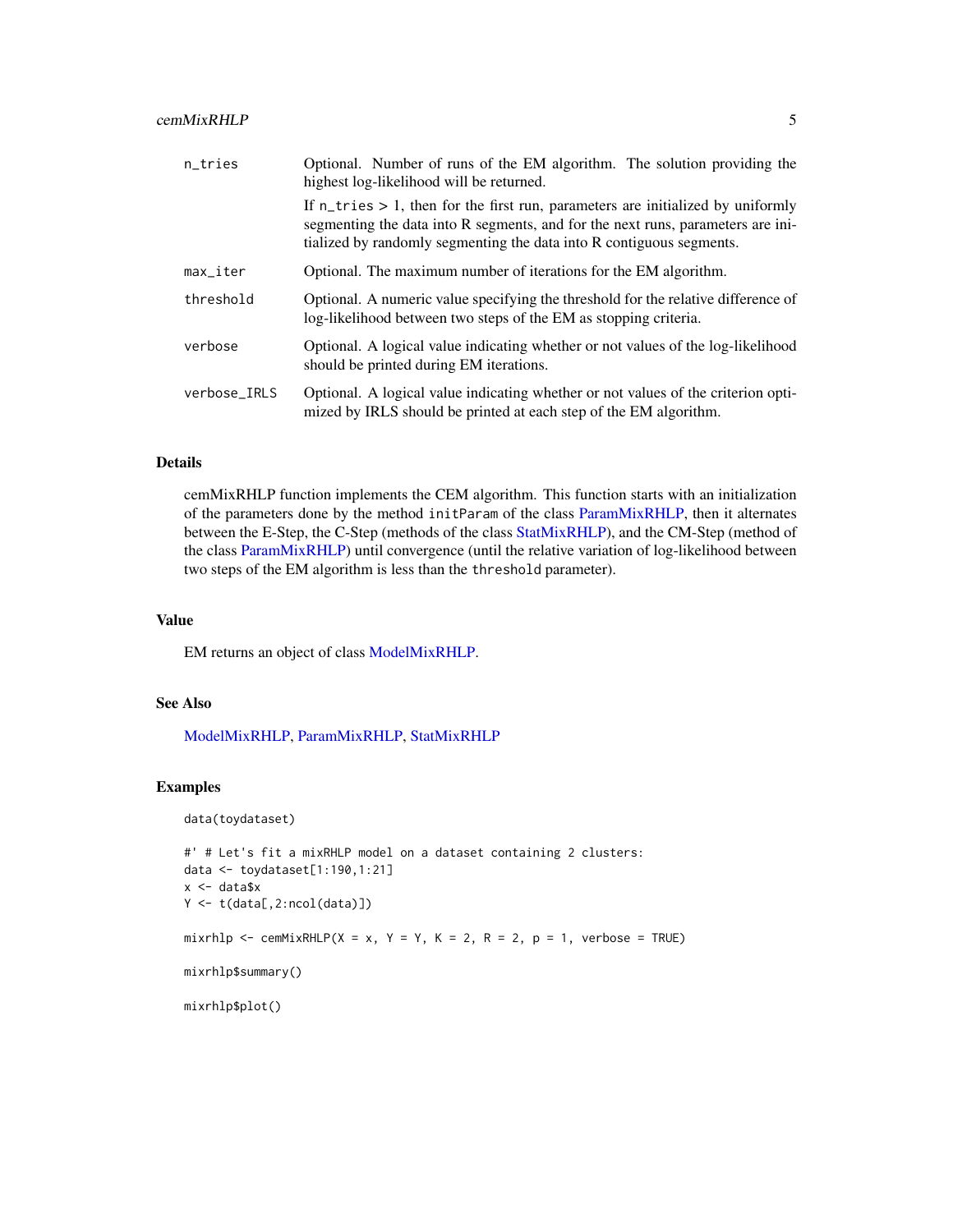<span id="page-5-0"></span>

# Description

emMixHMM implements the maximum-likelihood parameter estimation of a mixture of HMM models by the Expectation-Maximization (EM) algorithm, known as Baum-Welch algorithm in the context of mixHMM.

# Usage

```
emMixHMM(Y, K, R, variance_type = c("heteroskedastic", "homoskedastic"),
 order_constraint = TRUE, init_kmeans = TRUE, n_tries = 1,
 max\_iter = 1000, threshold = 1e-06, verbose = FALSE)
```
# Arguments

| Y                | Matrix of size $(n, m)$ representing the observed responses/outputs. Y consists of<br><i>n</i> functions of X observed at points $1, \ldots, m$ .                                                                                                          |
|------------------|------------------------------------------------------------------------------------------------------------------------------------------------------------------------------------------------------------------------------------------------------------|
| K                | The number of clusters (Number of HMM models).                                                                                                                                                                                                             |
| R                | The number of regimes (HMM components) for each cluster.                                                                                                                                                                                                   |
| variance_type    | Optional character indicating if the model is "homoskedastic" or "heteroskedas-<br>tic". By default the model is "heteroskedastic".                                                                                                                        |
| order_constraint |                                                                                                                                                                                                                                                            |
|                  | Optional. A logical indicating whether or not a mask of order one should be<br>applied to the transition matrix of the Markov chain to provide ordered states.<br>For the purpose of segmentation, it must be set to TRUE (which is the default<br>value). |
| init_kmeans      | Optional. A logical indicating whether or not the curve partition should be ini-<br>tialized by the K-means algorithm. Otherwise the curve partition is initialized<br>randomly.                                                                           |
| n_tries          | Optional. Number of runs of the EM algorithm. The solution providing the<br>highest log-likelihood will be returned.                                                                                                                                       |
|                  | If $n_{\text{tries}} > 1$ , then for the first run, parameters are initialized by uniformly<br>segmenting the data into K segments, and for the next runs, parameters are ini-<br>tialized by randomly segmenting the data into K contiguous segments.     |
| max_iter         | Optional. The maximum number of iterations for the EM algorithm.                                                                                                                                                                                           |
| threshold        | Optional. A numeric value specifying the threshold for the relative difference of<br>log-likelihood between two steps of the EM as stopping criteria.                                                                                                      |
| verbose          | Optional. A logical value indicating whether or not values of the log-likelihood<br>should be printed during EM iterations.                                                                                                                                |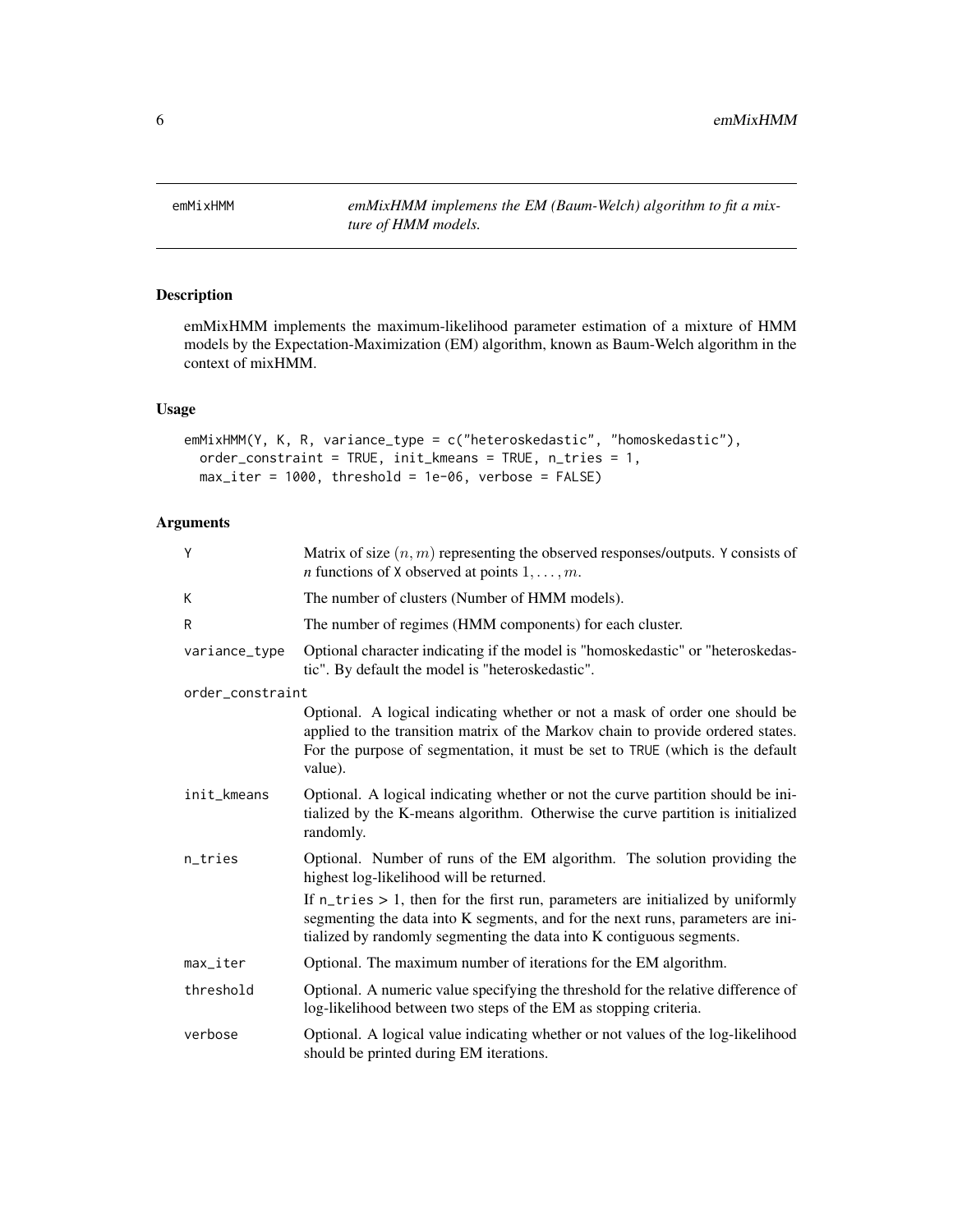# <span id="page-6-0"></span>emMixHMMR 7

# Details

emMixHMM function implements the EM algorithm. This function starts with an initialization of the parameters done by the method initParam of the class [ParamMixHMM,](#page-13-1) then it alternates between the E-Step (method of the class [StatMixHMM\)](#page-17-1) and the M-Step (method of the class [Param-](#page-13-1)[MixHMM\)](#page-13-1) until convergence (until the relative variation of log-likelihood between two steps of the EM algorithm is less than the threshold parameter).

# Value

EM returns an object of class [ModelMixHMM.](#page-10-1)

#### See Also

[ModelMixHMM,](#page-10-1) [ParamMixHMM,](#page-13-1) [StatMixHMM](#page-17-1)

# Examples

```
data(toydataset)
Y <- t(toydataset[,2:ncol(toydataset)])
mixhmm < - emMixHMM(Y = Y, K = 3, R = 3, verbose = TRUE)
mixhmm$summary()
```
mixhmm\$plot()

emMixHMMR *emMixHMMR implements the EM algorithm to fit a mixture if HMMR models.*

# Description

emMixHMMR implements the maximum-likelihood parameter estimation of a mixture of HMMR models by the Expectation-Maximization (EM) algorithm.

# Usage

```
emMixHMMR(X, Y, K, R, p = 3, variance_type = c("heteroskedastic",
  "homoskedastic"), order_constraint = TRUE, init_kmeans = TRUE,
 n_tries = 1, max_iter = 1000, threshold = 1e-06, verbose = FALSE)
```
#### Arguments

| X. | Numeric vector of length m representing the covariates/inputs $x_1, \ldots, x_m$ .                                                                |
|----|---------------------------------------------------------------------------------------------------------------------------------------------------|
|    | Matrix of size $(n, m)$ representing the observed responses/outputs. Y consists of<br><i>n</i> functions of X observed at points $1, \ldots, m$ . |
| K  | The number of clusters (Number of HMMR models).                                                                                                   |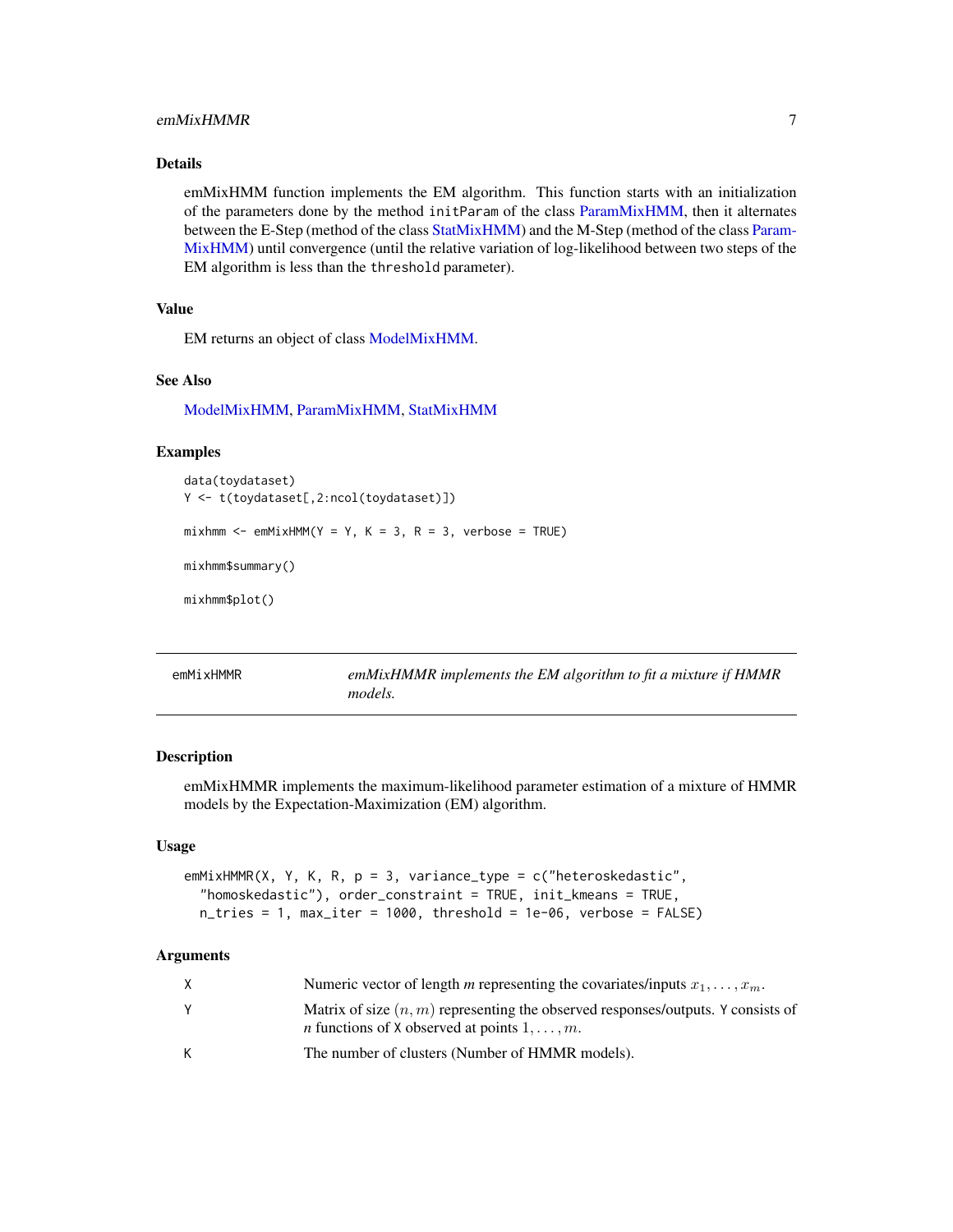<span id="page-7-0"></span>8 emMixHMMR

| R                      | The number of regimes (HMMR components) for each cluster.                                                                                                                                                                                                  |
|------------------------|------------------------------------------------------------------------------------------------------------------------------------------------------------------------------------------------------------------------------------------------------------|
| p                      | Optional. The order of the polynomial regression. By default, p is set at 3.                                                                                                                                                                               |
| variance_type          | Optional. character indicating if the model is "homoskedastic" or "heteroskedas-<br>tic". By default the model is "heteroskedastic".                                                                                                                       |
| order_constraint       |                                                                                                                                                                                                                                                            |
|                        | Optional. A logical indicating whether or not a mask of order one should be<br>applied to the transition matrix of the Markov chain to provide ordered states.<br>For the purpose of segmentation, it must be set to TRUE (which is the default<br>value). |
| init_kmeans            | Optional. A logical indicating whether or not the curve partition should be ini-<br>tialized by the K-means algorithm. Otherwise the curve partition is initialized<br>randomly.                                                                           |
| n_tries                | Optional. Number of runs of the EM algorithm. The solution providing the<br>highest log-likelihood will be returned.                                                                                                                                       |
|                        | If $n_{\text{tries}} > 1$ , then for the first run, parameters are initialized by uniformly<br>segmenting the data into K segments, and for the next runs, parameters are ini-<br>tialized by randomly segmenting the data into K contiguous segments.     |
| $max$ <sub>Liter</sub> | Optional. The maximum number of iterations for the EM algorithm.                                                                                                                                                                                           |
| threshold              | Optional. A numeric value specifying the threshold for the relative difference of<br>log-likelihood between two steps of the EM as stopping criteria.                                                                                                      |
| verbose                | Optional. A logical value indicating whether or not values of the log-likelihood<br>should be printed during EM iterations.                                                                                                                                |

# Details

emMixHMMR function implements the EM algorithm. This function starts with an initialization of the parameters done by the method initParam of the class [ParamMixHMMR,](#page-14-1) then it alternates between the E-Step (method of the class [StatMixHMMR\)](#page-18-1) and the M-Step (method of the class [ParamMixHMMR\)](#page-14-1) until convergence (until the relative variation of log-likelihood between two steps of the EM algorithm is less than the threshold parameter).

# Value

EM returns an object of class [ModelMixHMMR.](#page-11-1)

# See Also

[ModelMixHMMR,](#page-11-1) [ParamMixHMMR,](#page-14-1) [StatMixHMMR](#page-18-1)

# Examples

```
data(toydataset)
x <- toydataset$x
Y <- t(toydataset[,2:ncol(toydataset)])
mixhmmr <- emMixHMMR(X = x, Y = Y, K = 3, R = 3, p = 1, verbose = TRUE)
```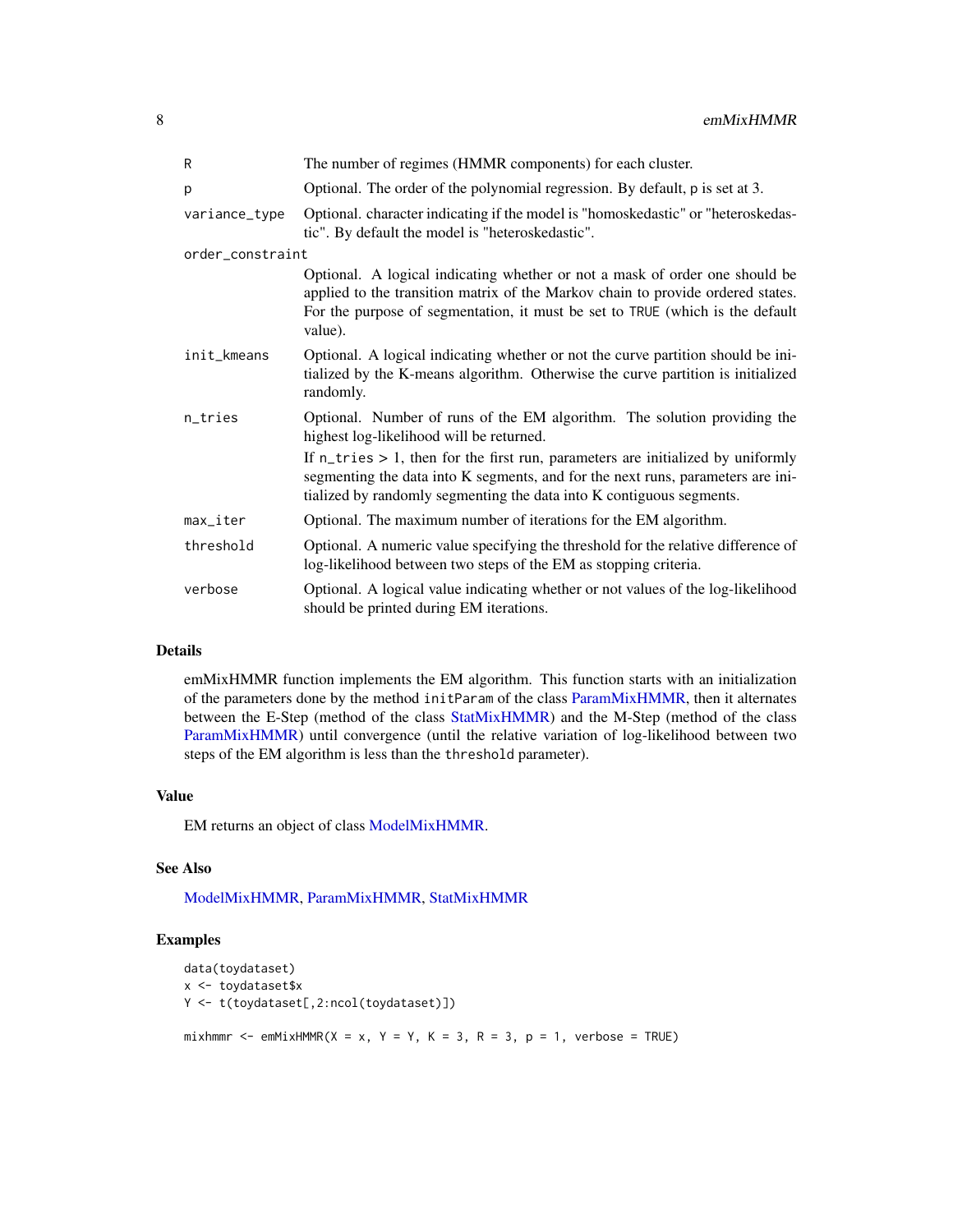# <span id="page-8-0"></span>emMixRHLP 9

```
mixhmmr$summary()
```
mixhmmr\$plot()

emMixRHLP *emMixRHLP implements the EM algorithm to fit a mixture of RHLP models.*

# Description

emMixRHLP implements the maximum-likelihood parameter estimation of a mixture of RHLP models by the Expectation-Maximization (EM) algorithm.

# Usage

```
emMixRHLP(X, Y, K, R, p = 3, q = 1,
  variance_type = c("heteroskedastic", "homoskedastic"),
  init_kmeans = TRUE, n_tries = 1, max_iter = 1000,
  threshold = 1e-05, verbose = FALSE, verbose_IRLS = FALSE)
```
# Arguments

| X                      | Numeric vector of length m representing the covariates/inputs $x_1, \ldots, x_m$ .                                                                                                                                                                     |
|------------------------|--------------------------------------------------------------------------------------------------------------------------------------------------------------------------------------------------------------------------------------------------------|
| Y                      | Matrix of size $(n, m)$ representing the observed responses/outputs. Y consists of<br><i>n</i> functions of X observed at points $1, \ldots, m$ .                                                                                                      |
| K                      | The number of clusters (Number of RHLP models).                                                                                                                                                                                                        |
| R                      | The number of regimes (RHLP components) for each cluster.                                                                                                                                                                                              |
| р                      | Optional. The order of the polynomial regression. By default, p is set at 3.                                                                                                                                                                           |
| q                      | Optional. The dimension of the logistic regression. For the purpose of segmen-<br>tation, it must be set to 1 (which is the default value).                                                                                                            |
| variance_type          | Optional character indicating if the model is "homoskedastic" or "heteroskedas-<br>tic". By default the model is "heteroskedastic".                                                                                                                    |
| init_kmeans            | Optional. A logical indicating whether or not the curve partition should be ini-<br>tialized by the K-means algorithm. Otherwise the curve partition is initialized<br>randomly.                                                                       |
| n_tries                | Optional. Number of runs of the EM algorithm. The solution providing the<br>highest log-likelihood will be returned.                                                                                                                                   |
|                        | If $n_{\text{tries}} > 1$ , then for the first run, parameters are initialized by uniformly<br>segmenting the data into R segments, and for the next runs, parameters are ini-<br>tialized by randomly segmenting the data into R contiguous segments. |
| $max$ <sub>Liter</sub> | Optional. The maximum number of iterations for the EM algorithm.                                                                                                                                                                                       |
| threshold              | Optional. A numeric value specifying the threshold for the relative difference of<br>log-likelihood between two steps of the EM as stopping criteria.                                                                                                  |
| verbose                | Optional. A logical value indicating whether or not values of the log-likelihood<br>should be printed during EM iterations.                                                                                                                            |
| verbose_IRLS           | Optional. A logical value indicating whether or not values of the criterion opti-<br>mized by IRLS should be printed at each step of the EM algorithm.                                                                                                 |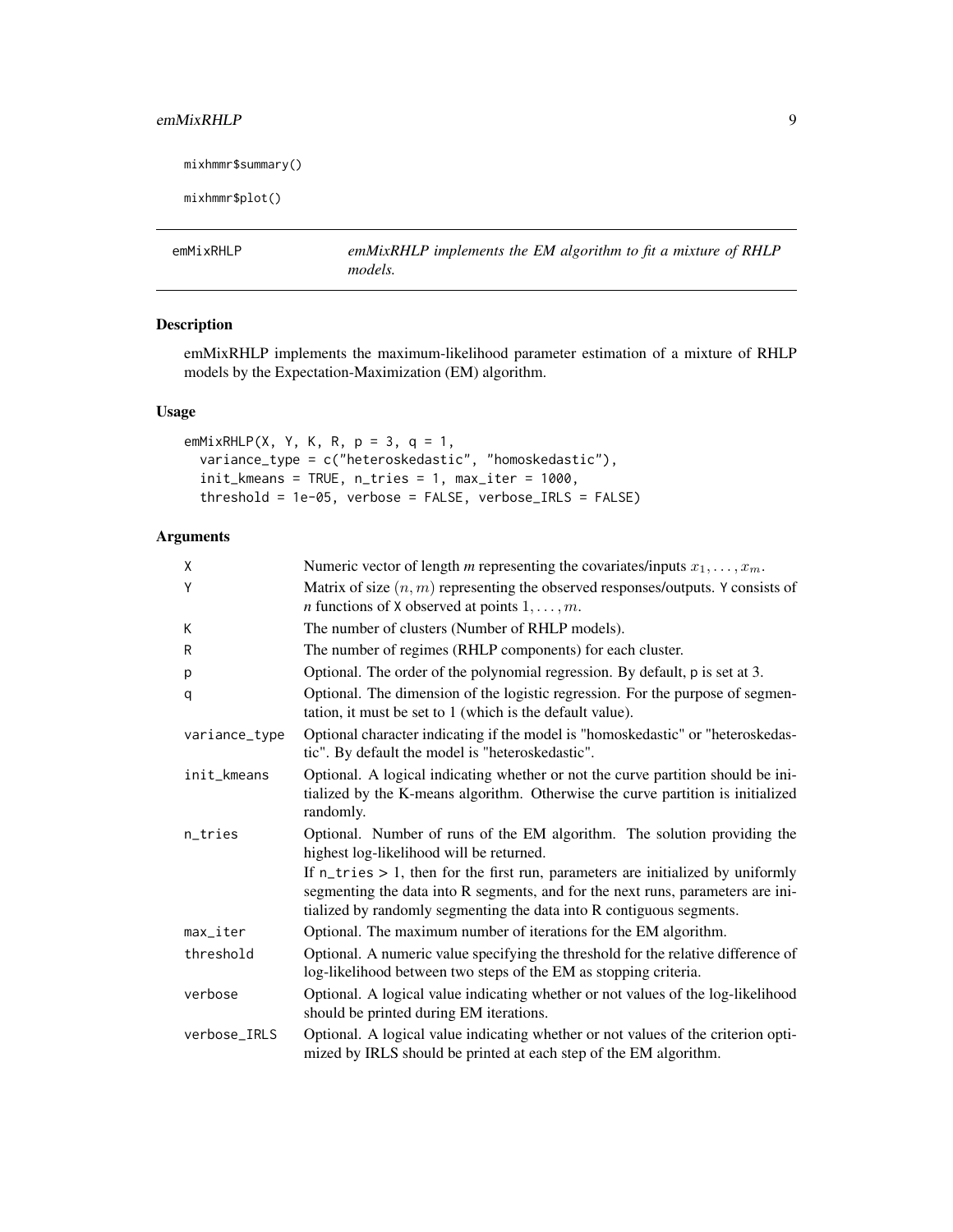# Details

emMixRHLP function implements the EM algorithm. This function starts with an initialization of the parameters done by the method initParam of the class [ParamMixRHLP,](#page-15-1) then it alternates between the E-Step (method of the class [StatMixRHLP\)](#page-19-1) and the M-Step (method of the class [Param-](#page-15-1)[MixRHLP\)](#page-15-1) until convergence (until the relative variation of log-likelihood between two steps of the EM algorithm is less than the threshold parameter).

# Value

EM returns an object of class [ModelMixRHLP.](#page-12-1)

#### See Also

[ModelMixRHLP,](#page-12-1) [ParamMixRHLP,](#page-15-1) [StatMixRHLP](#page-19-1)

# Examples

```
data(toydataset)
```

```
# Let's fit a mixRHLP model on a dataset containing 2 clusters:
data <- toydataset[1:190,1:21]
x <- data$x
Y \leftarrow t(data[, 2:ncol(data)]mixrhlp <- emMixRHLP(X = x, Y = Y, K = 2, R = 2, p = 1, verbose = TRUE)
mixrhlp$summary()
mixrhlp$plot()
```
FData-class *A Reference Class which represents functional data.*

# <span id="page-9-1"></span>Description

FData is a reference class which represents general independent and identically distributed (i.i.d.) functional objects. The data can be ordered by time (functional time series). In the last case, the field X represents the time.

# Fields

- X Numeric vector of length *m* representing the covariates/inputs.
- Y Matrix of size (n, m) representing the observed responses/outputs. Y consists of *n* functions of X observed at points  $1, \ldots, m$ .

<span id="page-9-0"></span>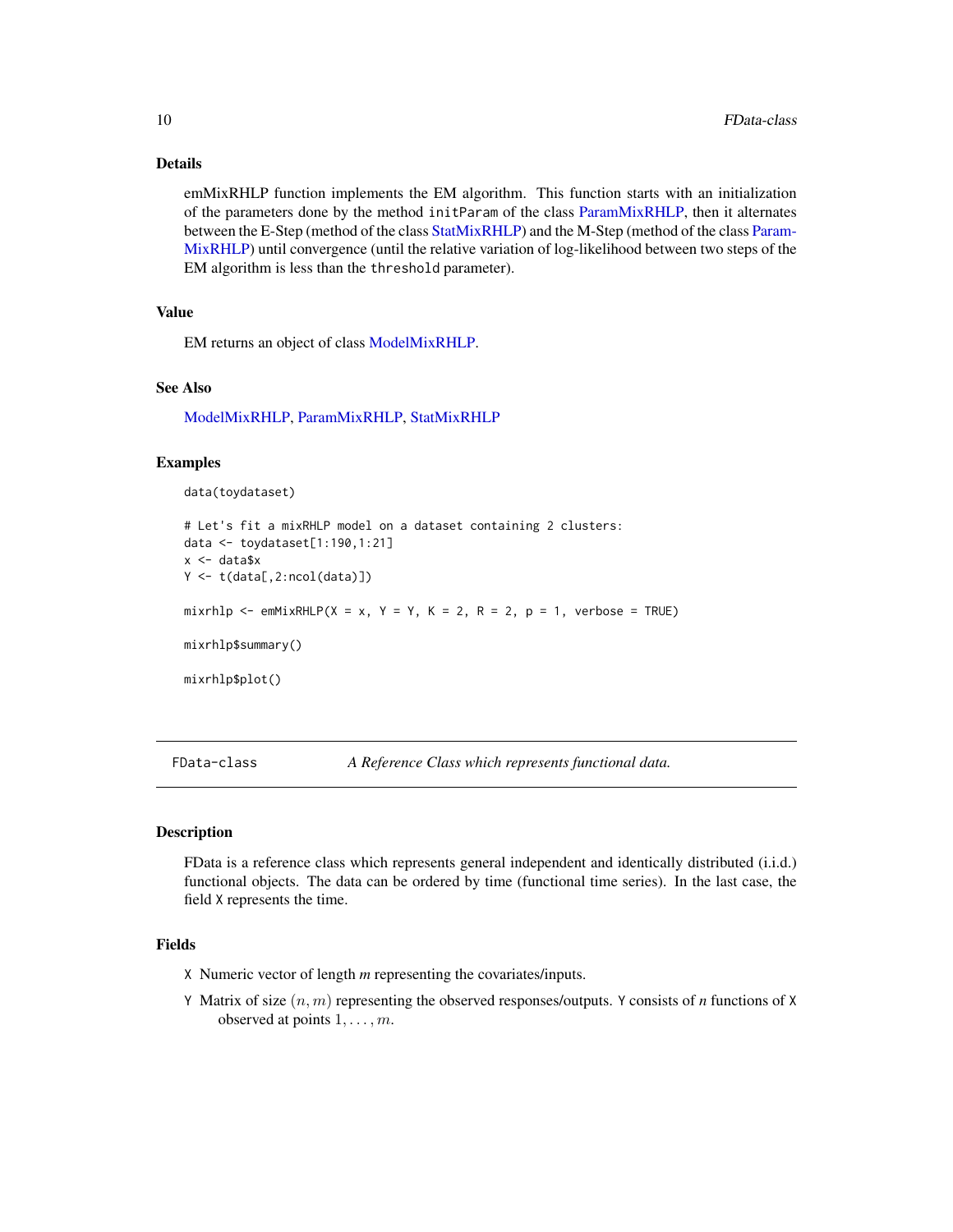<span id="page-10-0"></span>

# **Description**

mkStochastic ensures that it is a stochastic vector, matrix or array.

# Usage

```
mkStochastic(M)
```
# Arguments

M A vector, matrix or array to transform.

#### Details

mkStochastic ensures that the giving argument is a stochastic vector, matrix or array, i.e., that the sum over the last dimension is 1.

# Value

A vector, matrix or array for which the sum over the last dimension is 1.

ModelMixHMM-class *A Reference Class which represents a fitted Mixture of HMM model.*

# <span id="page-10-1"></span>**Description**

ModelMixHMM represents an estimated mixture of HMM model.

# Fields

param A [ParamMixHMM](#page-13-1) object. It contains the estimated values of the parameters. stat A [StatMixHMM](#page-17-1) object. It contains all the statistics associated to the MixHMM model.

# Methods

plot(what = c("clustered", "smoothed", "loglikelihood"), ...) Plot method

what The type of graph requested:

- "clustered" = Clustered curves (field klas of class [StatMixHMM\)](#page-17-1).
- "smoothed" = Smoothed signal (field smoothed of class StatMixHMM).
- "loglikelihood" = Value of the log-likelihood for each iteration (field stored\_loglik of class [StatMixHMM\)](#page-17-1).
- ... Other graphics parameters.

summary(digits = getOption("digits")) Summary method.

digits The number of significant digits to use when printing.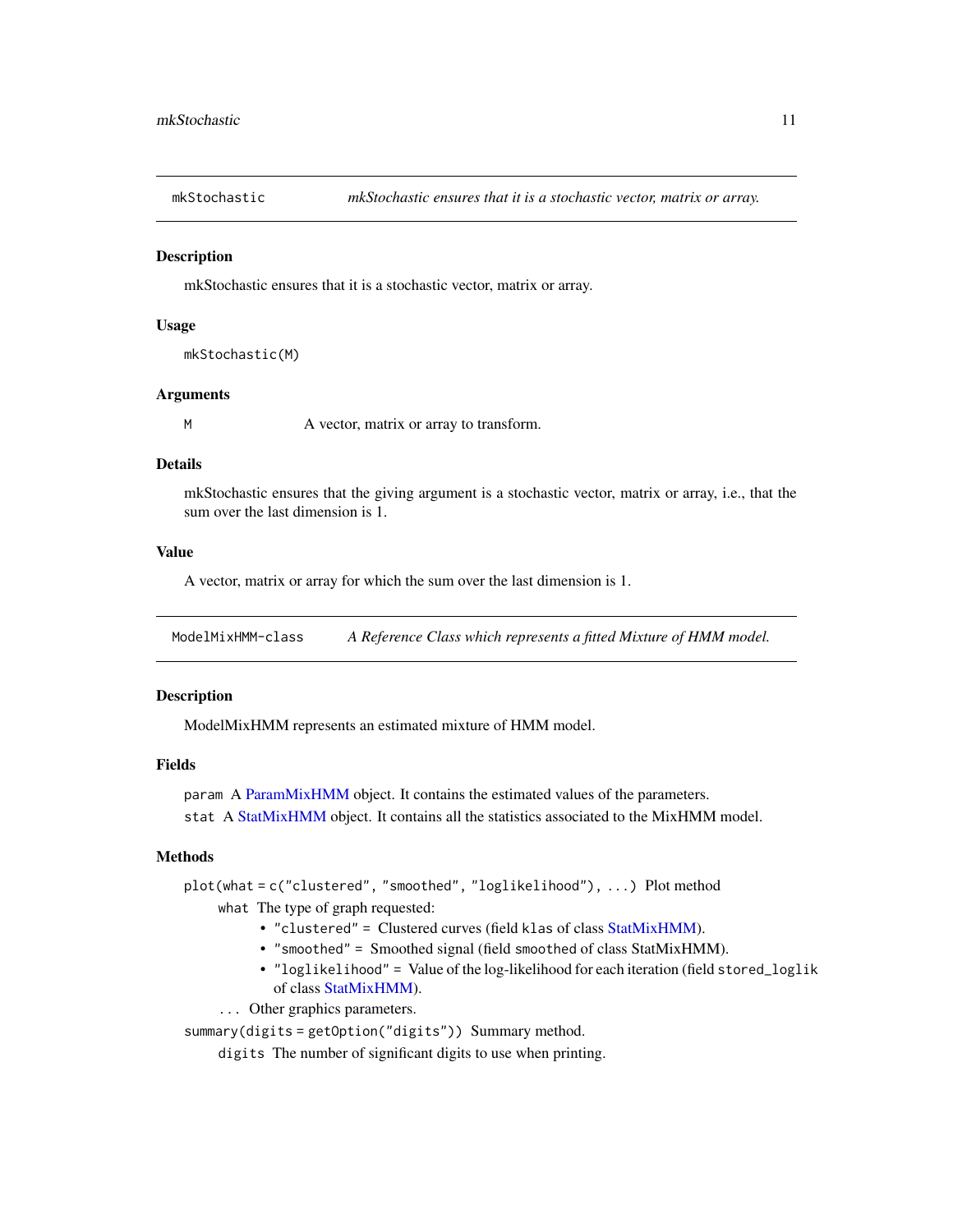<span id="page-11-0"></span>[ParamMixHMM,](#page-13-1) [StatMixHMM](#page-17-1)

# Examples

```
data(toydataset)
Y <- t(toydataset[,2:ncol(toydataset)])
mixhmm < - emMixHMM(Y = Y, K = 3, R = 3, verbose = TRUE)
# mixhmm is a ModelMixHMM object. It contains some methods such as 'summary' and 'plot'
mixhmm$summary()
mixhmm$plot()
# mixhmm has also two fields, stat and param which are reference classes as well
# Log-likelihood:
mixhmm$stat$loglik
# Means
mixhmm$param$mu
```
ModelMixHMMR-class *A Reference Class which represents a fitted mixture of HMMR model.*

#### <span id="page-11-1"></span>Description

ModelMixHMMR represents an estimated mixture of HMMR model.

# Fields

param A [ParamMixHMMR](#page-14-1) object. It contains the estimated values of the parameters.

stat A [StatMixHMMR](#page-18-1) object. It contains all the statistics associated to the MixHMMR model.

# Methods

plot(what = c("clustered", "smoothed", "loglikelihood"), ...) Plot method

what The type of graph requested:

- "clustered" = Clustered curves (field klas of class [StatMixHMMR\)](#page-18-1).
- "smoothed" = Smoothed signal (field smoothed of class StatMixHMMR).
- "loglikelihood" = Value of the log-likelihood for each iteration (field stored\_loglik of class [StatMixHMMR\)](#page-18-1).
- ... Other graphics parameters.

summary(digits = getOption("digits")) Summary method.

digits The number of significant digits to use when printing.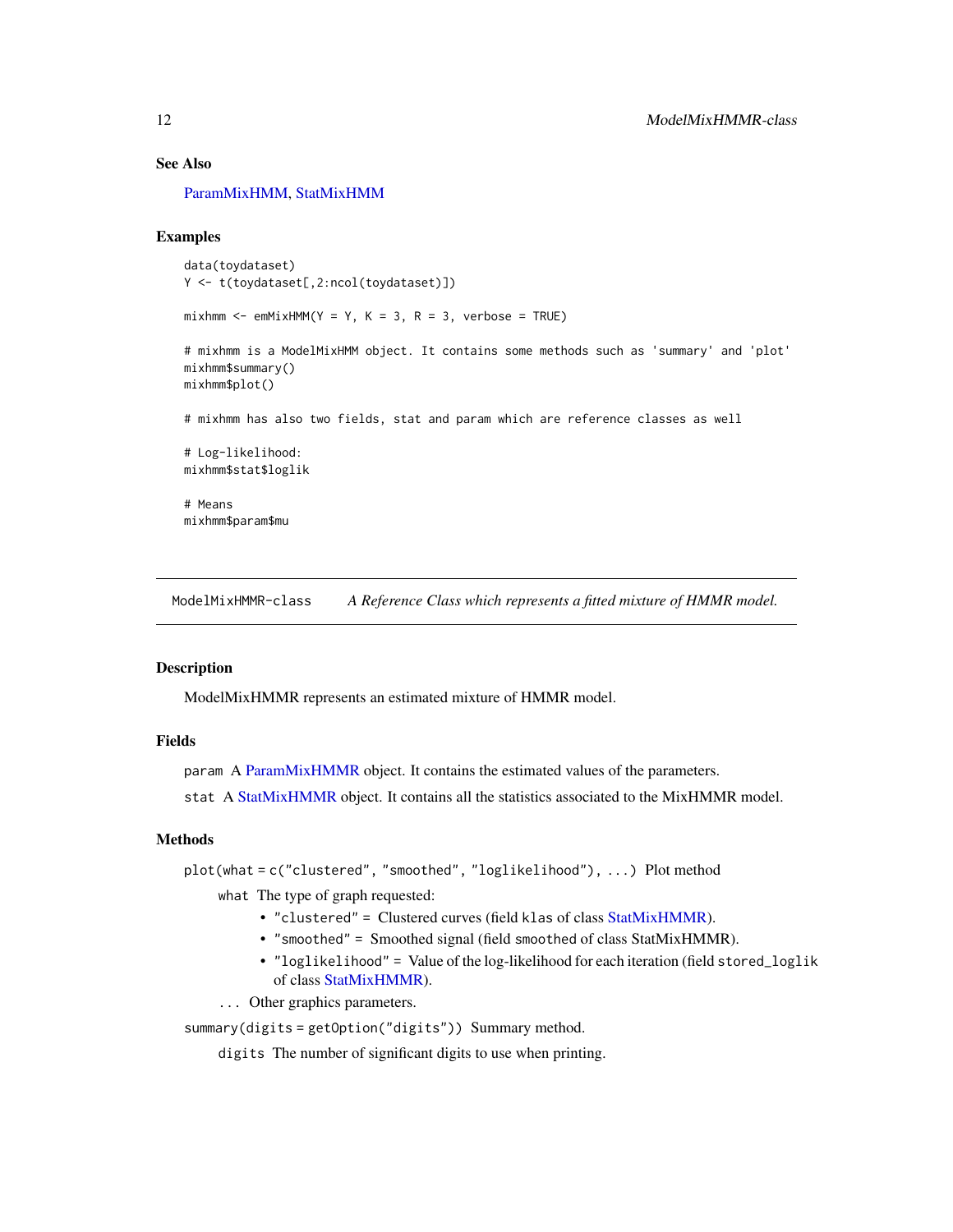<span id="page-12-0"></span>[ParamMixHMMR,](#page-14-1) [StatMixHMMR](#page-18-1)

#### Examples

```
data(toydataset)
x <- toydataset$x
Y <- t(toydataset[,2:ncol(toydataset)])
mixhmmr \leq emMixHMMR(X = x, Y = Y, K = 3, R = 3, p = 1, verbose = TRUE)
# mixhmmr is a ModelMixHMMR object. It contains some methods such as 'summary' and 'plot'
mixhmmr$summary()
mixhmmr$plot()
# mixhmmr has also two fields, stat and param which are reference classes as well
# Log-likelihood:
mixhmmr$stat$loglik
# Parameters of the polynomial regressions:
mixhmmr$param$beta
```
ModelMixRHLP-class *A Reference Class which represents a fitted mixture of RHLP model.*

# <span id="page-12-1"></span>**Description**

ModelMixRHLP represents an estimated mixture of RHLP model.

#### Fields

param A [ParamMixRHLP](#page-15-1) object. It contains the estimated values of the parameters. stat A [StatMixRHLP](#page-19-1) object. It contains all the statistics associated to the MixRHLP model.

# Methods

plot(what = c("estimatedsignal", "regressors", "loglikelihood"), ...) Plot method. what The type of graph requested:

- "estimatedsignal" = Estimated signal (field Ey of class [StatMixRHLP\)](#page-19-1).
- "regressors" = Polynomial regression components (fields polynomials and pi\_jkr of class [StatMixRHLP\)](#page-19-1).
- "loglikelihood" = Value of the log-likelihood for each iteration (field stored\_loglik of class [StatMixRHLP\)](#page-19-1).
- ... Other graphics parameters.

By default, all the above graphs are produced.

summary(digits = getOption("digits")) Summary method.

digits The number of significant digits to use when printing.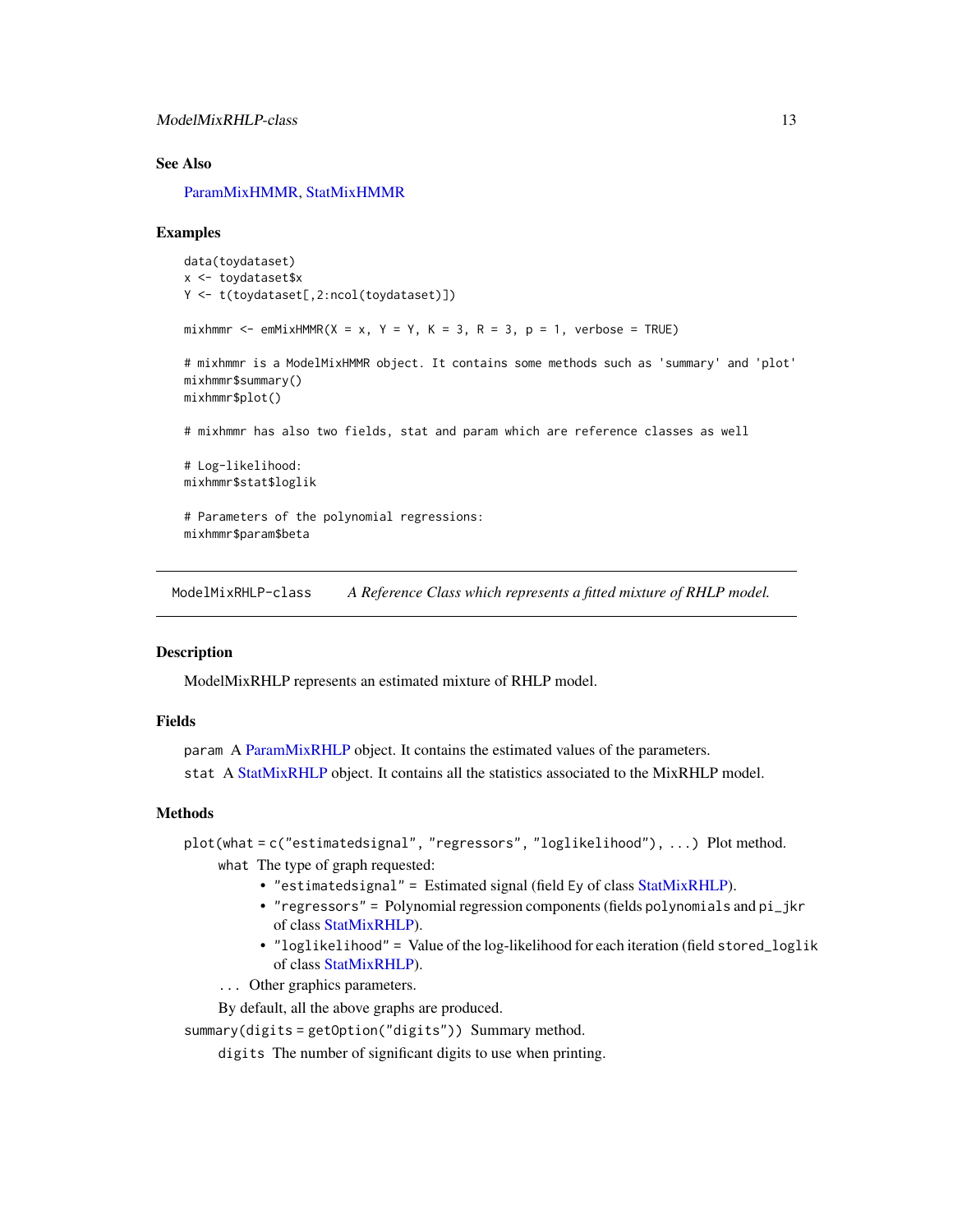<span id="page-13-0"></span>[ParamMixRHLP,](#page-15-1) [StatMixRHLP](#page-19-1)

# Examples

```
data(toydataset)
```

```
# Let's fit a mixRHLP model on a dataset containing 2 clusters:
data <- toydataset[1:190,1:21]
x <- data$x
Y \leftarrow t(data[, 2:ncol(data)]mixrhlp <- cemMixRHLP(X = x, Y = Y, K = 2, R = 2, p = 1, verbose = TRUE)
# mixrhlp is a ModelMixRHLP object. It contains some methods such as 'summary' and 'plot'
mixrhlp$summary()
mixrhlp$plot()
# mixrhlp has also two fields, stat and param which are reference classes as well
# Log-likelihood:
```
mixrhlp\$stat\$loglik

```
# Parameters of the polynomial regressions:
mixrhlp$param$beta
```

| ParamMixHMM-class | A Reference Class which contains parameters of a mixture of HMM |  |  |  |  |
|-------------------|-----------------------------------------------------------------|--|--|--|--|
|                   | <i>models.</i>                                                  |  |  |  |  |

#### <span id="page-13-1"></span>Description

ParamMixHMM contains all the parameters of a mixture of HMM models.

# Fields

- fData [FData](#page-9-1) object representing the sample (covariates/inputs X and observed responses/outputs Y).
- K The number of clusters (Number of HMM models).
- R The number of regimes (HMM components) for each cluster.
- variance\_type Character indicating if the model is homoskedastic (variance\_type = "homoskedastic") or heteroskedastic (variance\_type = "heteroskedastic"). By default the model is heteroskedastic.
- order\_constraint A logical indicating whether or not a mask of order one should be applied to the transition matrix of the Markov chain to provide ordered states. For the purpose of segmentation, it must be set to TRUE (which is the default value).

alpha Cluster weights. Matrix of dimension  $(K, 1)$ .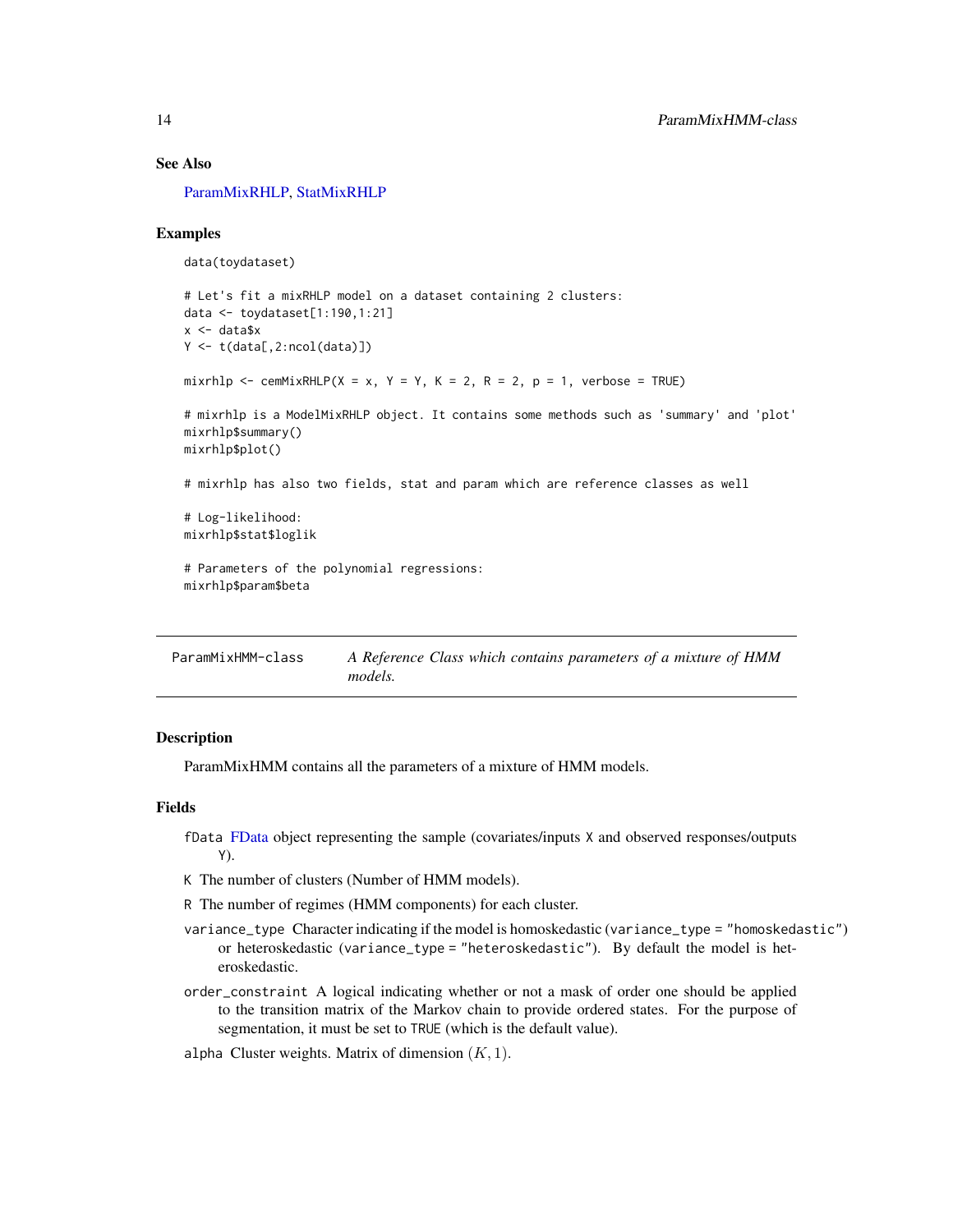- <span id="page-14-0"></span>prior The prior probabilities of the Markov chains. prior is a matrix of dimension  $(R, K)$ . The k-th column represents the prior distribution of the Markov chain asociated to the cluster k.
- trans\_mat The transition matrices of the Markov chains. trans\_mat is an array of dimension  $(R, R, K)$ .
- mask Mask applied to the transition matrices trans\_mat. By default, a mask of order one is applied.
- mu Means. Matrix of dimension  $(R, K)$ . The k-th column gives represents the k-th cluster and gives the means for the R regimes.
- sigma2 The variances for the K clusters. If MixHMM model is heteroskedastic (variance\_type = "heteroskedastic") then sigma2 is a matrix of size  $(R, K)$  (otherwise MixHMM model is homoskedastic (variance\_type = "homoskedastic") and sigma2 is a matrix of size  $(1, K)$ ).
- nu The degrees of freedom of the MixHMM model representing the complexity of the model.

# Methods

- initGaussParamHmm(Y, k, R, variance\_type, try\_algo) Initialize the means mu and sigma2 for the cluster k.
- initParam(init\_kmeans = TRUE, try\_algo = 1) Method to initialize parameters alpha, prior, trans\_mat, mu and sigma2.

If init\_kmeans = TRUE then the curve partition is initialized by the K-means algorithm. Otherwise the curve partition is initialized randomly.

If try\_algo = 1 then mu and sigma2 are initialized by segmenting the time series Y uniformly into R contiguous segments. Otherwise, mu and sigma2 are initialized by segmenting randomly the time series Y into R segments.

MStep(statMixHMM) Method which implements the M-step of the EM algorithm to learn the parameters of the MixHMM model based on statistics provided by the object statMixHMM of class [StatMixHMM](#page-17-1) (which contains the E-step).

ParamMixHMMR-class *A Reference Class which contains parameters of a mixture of HMMR models.*

# <span id="page-14-1"></span>**Description**

ParamMixHMMR contains all the parameters of a mixture of HMMR models.

# Fields

fData [FData](#page-9-1) object representing the sample (covariates/inputs X and observed responses/outputs Y).

- K The number of clusters (Number of HMMR models).
- R The number of regimes (HMMR components) for each cluster.
- p The order of the polynomial regression.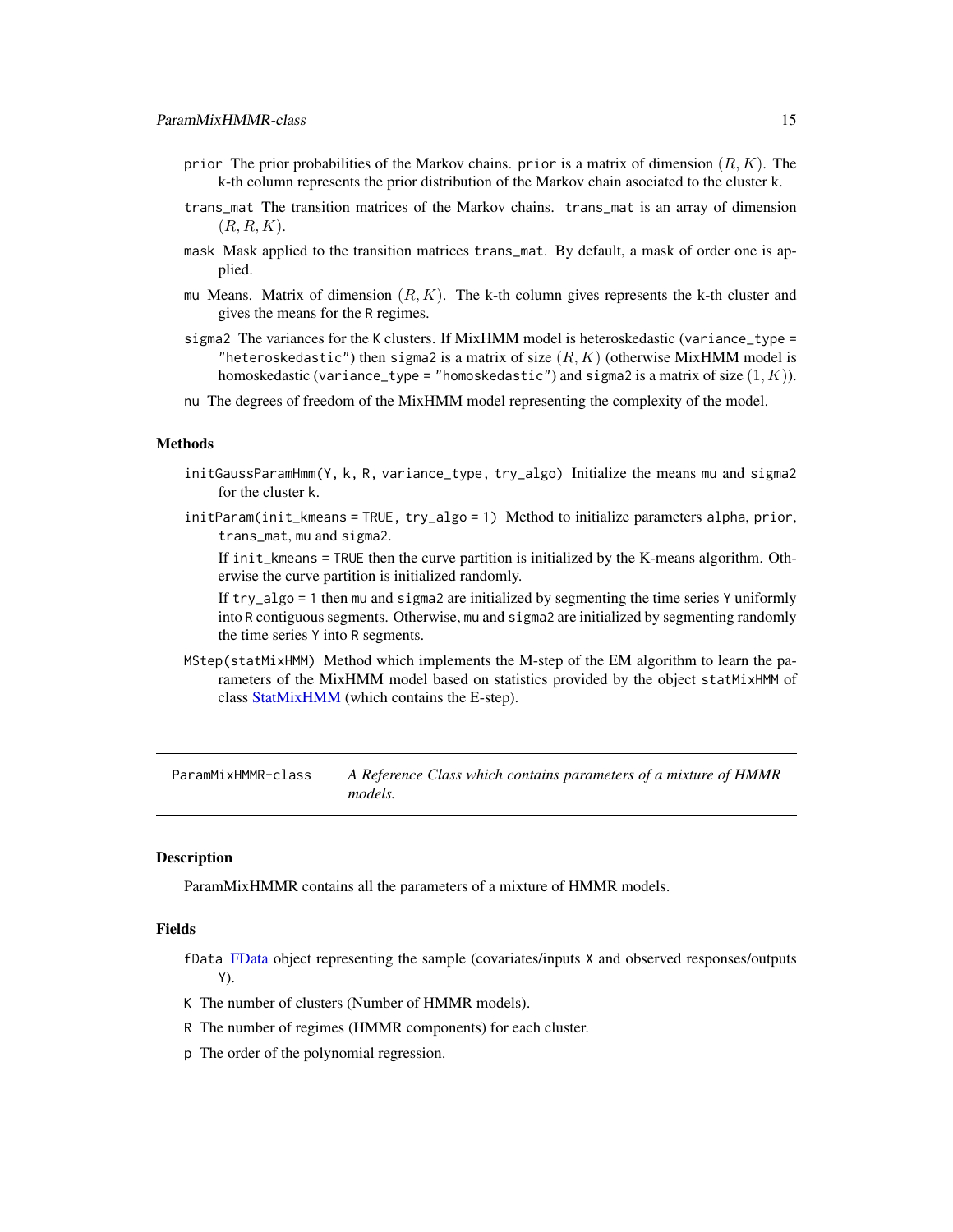- <span id="page-15-0"></span>variance\_type Character indicating if the model is homoskedastic (variance\_type = "homoskedastic") or heteroskedastic (variance\_type = "heteroskedastic"). By default the model is heteroskedastic.
- order\_constraint A logical indicating whether or not a mask of order one should be applied to the transition matrix of the Markov chain to provide ordered states. For the purpose of segmentation, it must be set to TRUE (which is the default value).
- alpha Cluster weights. Matrix of dimension  $(K, 1)$ .
- prior The prior probabilities of the Markov chains. prior is a matrix of dimension  $(R, K)$ . The k-th column represents the prior distribution of the Markov chain asociated to the cluster k.
- trans\_mat The transition matrices of the Markov chains. trans\_mat is an array of dimension  $(R, R, K)$ .
- mask Mask applied to the transition matrices trans\_mat. By default, a mask of order one is applied.
- beta Parameters of the polynomial regressions, beta is an array of dimension  $(p + 1, R, K)$ , with p the order of the polynomial regression. p is fixed to 3 by default.
- sigma2 The variances for the K clusters. If MixHMMR model is heteroskedastic (variance\_type  $=$  "heteroskedastic") then sigma2 is a matrix of size  $(R, K)$  (otherwise MixHMMR model is homoskedastic (variance\_type = "homoskedastic") and sigma2 is a matrix of size
- nu The degree of freedom of the MixHMMR model representing the complexity of the model.
- phi A list giving the regression design matrix for the polynomial regressions.

# Methods

initParam(init\_kmeans = TRUE, try\_algo = 1) Method to initialize parameters alpha, prior, trans\_mat, beta and sigma2.

If init\_kmeans = TRUE then the curve partition is initialized by the K-means algorithm. Otherwise the curve partition is initialized randomly.

If try\_algo = 1 then beta and sigma2 are initialized by segmenting the time series Y uniformly into R contiguous segments. Otherwise, beta and sigma2 are initialized by segmenting randomly the time series Y into R segments.

- initRegressionParam(Y, k, R, phi, variance\_type, try\_algo) Initialize beta and sigma2 for the cluster k.
- MStep(statMixHMMR) Method which implements the M-step of the EM algorithm to learn the parameters of the MixHMMR model based on statistics provided by the object statMixHMMR of class [StatMixHMMR](#page-18-1) (which contains the E-step).

ParamMixRHLP-class *A Reference Class which contains parameters of a mixture of RHLP models.*

# <span id="page-15-1"></span>**Description**

ParamMixRHLP contains all the parameters of a mixture of RHLP models.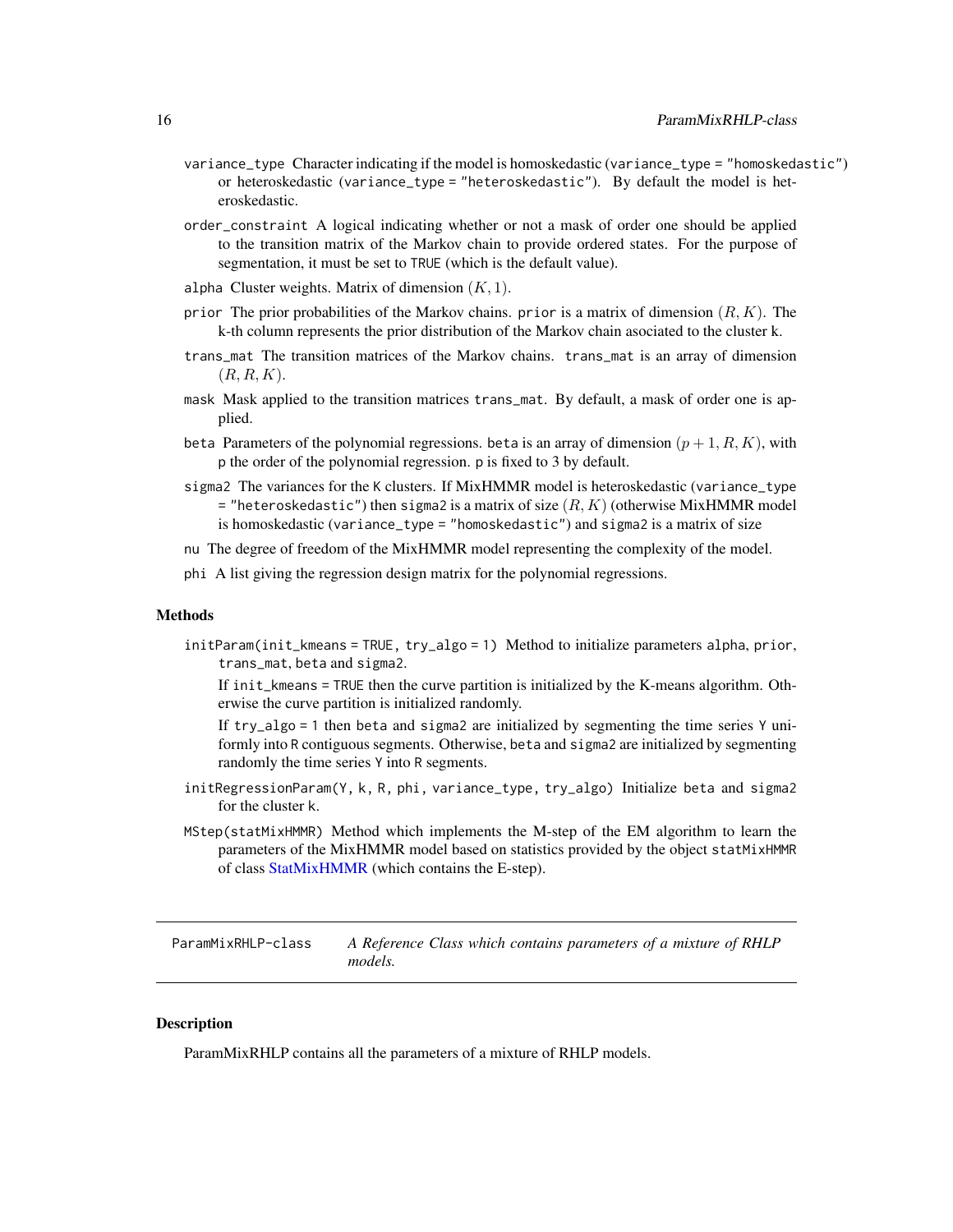# <span id="page-16-0"></span>Fields

- fData [FData](#page-9-1) object representing the sample (covariates/inputs X and observed responses/outputs Y).
- K The number of clusters (Number of RHLP models).
- R The number of regimes (RHLP components) for each cluster.
- p The order of the polynomial regression.
- q The dimension of the logistic regression. For the purpose of segmentation, it must be set to 1.
- variance\_type Character indicating if the model is homoskedastic (variance\_type = "homoskedastic") or heteroskedastic (variance\_type = "heteroskedastic"). By default the model is heteroskedastic.
- alpha Cluster weights. Matrix of dimension  $(1, K)$ .
- W Parameters of the logistic process.  $W = (\mathbf{w}_1, \dots, \mathbf{w}_K)$  is an array of dimension  $(q + 1, R 1)$ 1, K), with  $w_k = (w_{k,1}, \ldots, w_{k,R-1}), k = 1, \ldots, K$ , and q the order of the logistic regression. q is fixed to 1 by default.
- beta Parameters of the polynomial regressions.  $\beta = (\beta_1, \ldots, \beta_K)$  is an array of dimension  $(p+1, R, K)$ , with  $\beta_k = (\beta_{k,1}, \ldots, \beta_{k,R}), k = 1, \ldots, K$ , p the order of the polynomial regression. p is fixed to 3 by default.
- sigma2 The variances for the K clusters. If MixRHLP model is heteroskedastic (variance\_type = "heteroskedastic") then sigma2 is a matrix of size  $(R, K)$  (otherwise MixRHLP model is homoskedastic (variance\_type = "homoskedastic") and sigma2 is a matrix of size  $(K, 1)$ ).
- nu The degree of freedom of the MixRHLP model representing the complexity of the model.
- phi A list giving the regression design matrices for the polynomial and the logistic regressions.

#### Methods

- CMStep(statMixRHLP, verbose\_IRLS = FALSE) Method which implements the M-step of the CEM algorithm to learn the parameters of the MixRHLP model based on statistics provided by the object statMixRHLP of class [StatMixRHLP](#page-19-1) (which contains the E-step and the C-step).
- initParam(init\_kmeans = TRUE, try\_algo = 1) Method to initialize parameters alpha, W, beta and sigma2.

If init\_kmeans = TRUE then the curve partition is initialized by the R-means algorithm. Otherwise the curve partition is initialized randomly.

If try\_algo = 1 then beta and sigma2 are initialized by segmenting the time series Y uniformly into R contiguous segments. Otherwise, W, beta and sigma2 are initialized by segmenting randomly the time series Y into R segments.

- initRegressionParam(Yk, k, try\_algo = 1) Initialize the matrix of polynomial regression coefficients beta\_k for the cluster k.
- MStep(statMixRHLP, verbose\_IRLS = FALSE) Method which implements the M-step of the EM algorithm to learn the parameters of the MixRHLP model based on statistics provided by the object statMixRHLP of class [StatMixRHLP](#page-19-1) (which contains the E-step).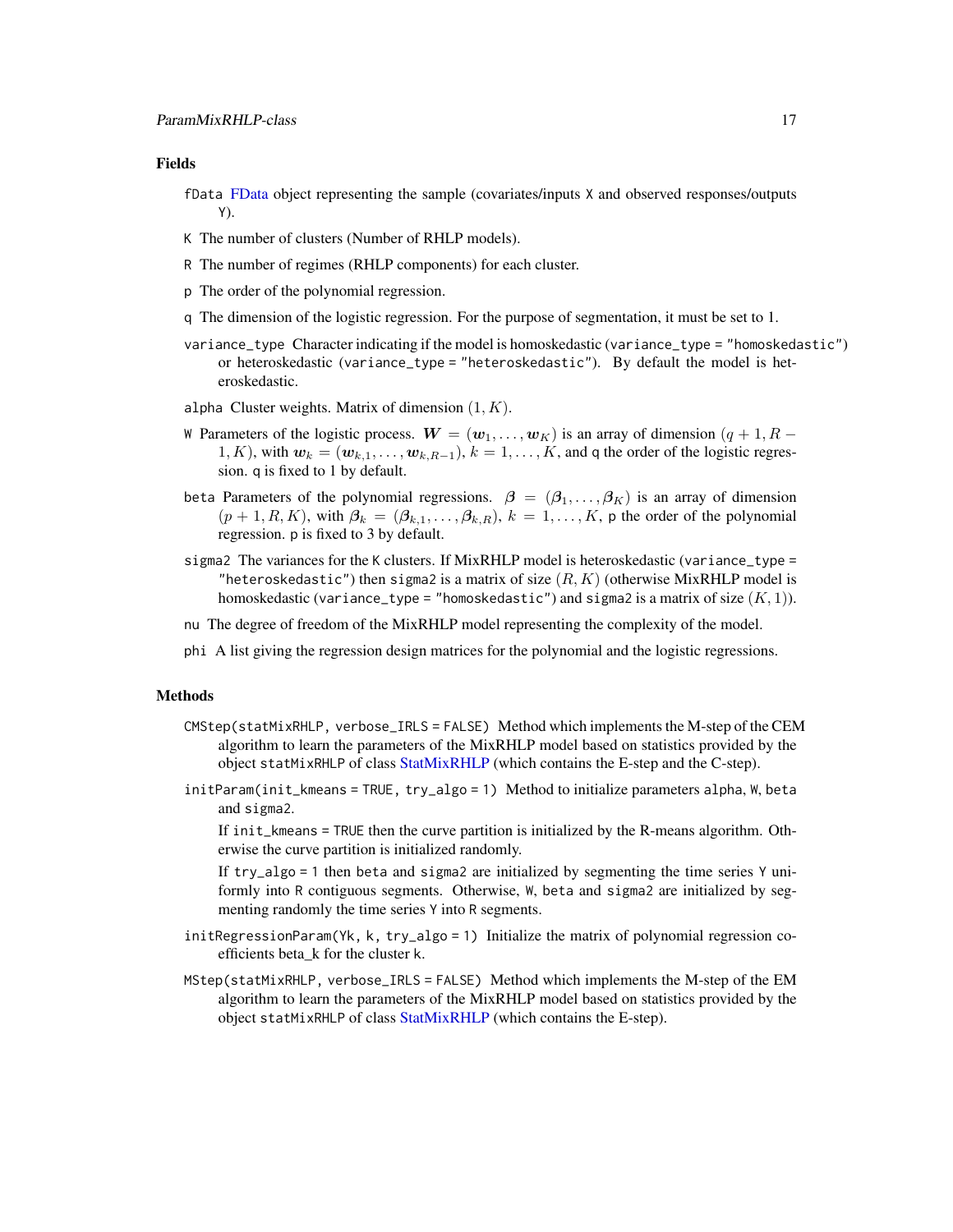<span id="page-17-0"></span>

# <span id="page-17-1"></span>**Description**

StatMixHMM contains all the statistics associated to a [MixHMM](#page-13-1) model, in particular the E-Step of the EM algorithm.

# Fields

- tau\_ik Matrix of size  $(n, K)$  giving the posterior probabilities that the curve  $y_i$  originates from the k-th HMM model.
- gamma<sub>l</sub>ikjr Array of size  $(nm, R, K)$  giving the posterior probabilities that the observation  $y_{ij}$ originates from the  $r$ -th regime of the  $k$ -th HMM model.
- loglik Numeric. Log-likelihood of the MixHMM model.
- stored\_loglik Numeric vector. Stored values of the log-likelihood at each iteration of the EM algorithm.
- klas Row matrix of the labels issued from tau\_ik. Its elements are  $klas[i] = z_{i}, i = 1, ..., n$ .
- z\_ik Hard segmentation logical matrix of dimension  $(n, K)$  obtained by the Maximum a posteriori (MAP) rule:  $z_{\perp}ik = 1$  if  $z_{\perp}i = \arg \max_k P(z_{ik} = 1 | \mathbf{y}_i; \Psi) = tau_{\perp}tk$ ; 0 otherwise.
- smoothed Matrix of size  $(m, K)$  giving the smoothed time series. The smoothed time series are computed by combining the time series  $y_i$  with both the estimated posterior regime probabilities gamma\_ikjr and the corresponding estimated posterior cluster probability tau\_ik. The k-th column gives the estimated mean series of cluster k.
- BIC Numeric. Value of BIC (Bayesian Information Criterion).
- AIC Numeric. Value of AIC (Akaike Information Criterion).
- ICL1 Numeric. Value of ICL (Integrated Completed Likelihood Criterion).

log\_alpha\_k\_fyi Private. Only defined for calculations.

- exp\_num\_trans Private. Only defined for calculations.
- exp\_num\_trans\_from\_l Private. Only defined for calculations.

#### Methods

- computeStats(paramMixHMM) Method used in the EM algorithm to compute statistics based on parameters provided by the object paramMixHMM of class [ParamMixHMM.](#page-13-1)
- EStep(paramMixHMM) Method used in the EM algorithm to update statistics based on parameters provided by the object paramMixHMM of class [ParamMixHMM](#page-13-1) (prior and posterior probabilities).
- MAP() MAP calculates values of the fields  $z_{i}$  and klas by applying the Maximum A Posteriori Bayes allocation rule.

 $z_{\perp}ik = 1$  if  $z_{\perp}i = \arg \max_k P(z_{ik} = 1 | \mathbf{y}_i; \Psi) = tau_{\perp}tk$ ; 0 otherwise.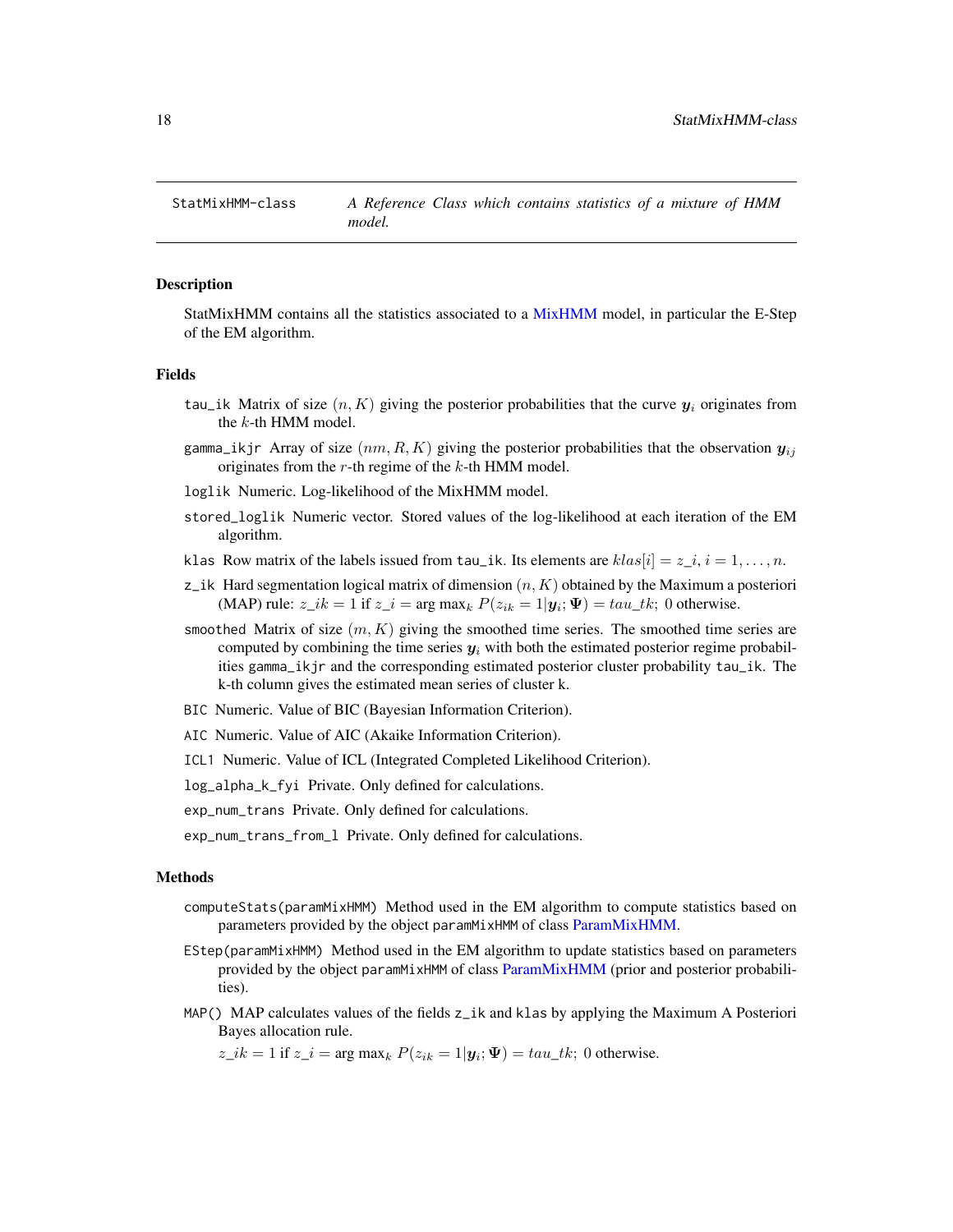# <span id="page-18-0"></span>StatMixHMMR-class 19

# See Also

[ParamMixHMM](#page-13-1)

StatMixHMMR-class *A Reference Class which contains statistics of a mixture of HMMR models.*

#### <span id="page-18-1"></span>Description

StatMixHMMR contains all the statistics associated to a [MixHMMR](#page-14-1) model, in particular the E-Step of the EM algorithm.

#### Fields

- tau\_ik Matrix of size  $(n, K)$  giving the posterior probabilities that the curve  $y_i$  originates from the k-th HMMR model.
- gamma\_ikjr Array of size  $(nm, R, K)$  giving the posterior probabilities that the observation  $y_{ij}$ originates from the  $r$ -th regime of the  $k$ -th HMM model.
- loglik Numeric. Log-likelihood of the MixHMMR model.
- stored\_loglik Numeric vector. Stored values of the log-likelihood at each iteration of the EM algorithm.
- klas Row matrix of the labels issued from tau\_ik. Its elements are  $klas[i] = z_{i}, i = 1, ..., n$ .
- $z_i$  Hard segmentation logical matrix of dimension  $(n, K)$  obtained by the Maximum a posteriori (MAP) rule:  $z_{\perp}ik = 1$  if  $z_{\perp}i = \arg \max_k P(z_{ik} = 1 | \mathbf{y}_i; \Psi) = \tan_{\perp}ik$ ; 0 otherwise.
- smoothed Matrix of size  $(m, K)$  giving the smoothed time series. The smoothed time series are computed by combining the polynomial regression components with both the estimated posterior regime probabilities gamma\_ikjr and the corresponding estimated posterior cluster probability tau\_ik. The k-th column gives the estimated mean series of cluster k.
- BIC Numeric. Value of BIC (Bayesian Information Criterion).
- AIC Numeric. Value of AIC (Akaike Information Criterion).
- ICL1 Numeric. Value of ICL (Integrated Completed Likelihood Criterion).
- log\_alpha\_k\_fyi Private. Only defined for calculations.
- exp\_num\_trans Private. Only defined for calculations.
- exp\_num\_trans\_from\_l Private. Only defined for calculations.

#### Methods

- computeStats(paramMixHMMR) Method used in the EM algorithm to compute statistics based on parameters provided by the object paramMixHMMR of class [ParamMixHMMR.](#page-14-1)
- EStep(paramMixHMMR) Method used in the EM algorithm to update statistics based on parameters provided by the object paramMixHMMR of class [ParamMixHMMR](#page-14-1) (prior and posterior probabilities).
- MAP() MAP calculates values of the fields z\_ik and klas by applying the Maximum A Posteriori Bayes allocation rule.

 $z_{\perp}$ ik = 1 if  $z_{\perp}$ i = arg max<sub>k</sub>  $P(z_{ik} = 1 | \mathbf{y}_i; \mathbf{\Psi}) = \tau_i$ au\_ik; 0 otherwise.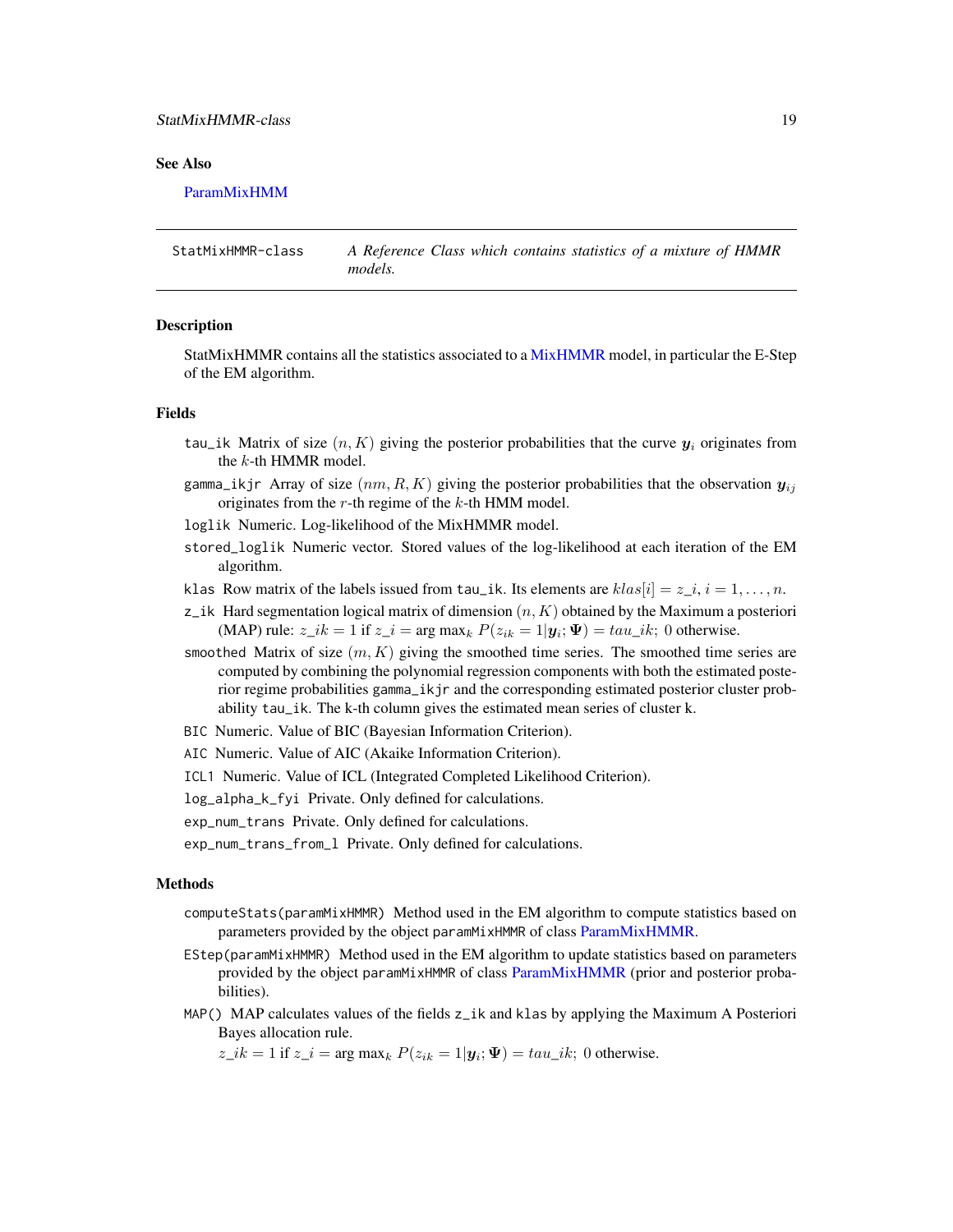<span id="page-19-0"></span>[ParamMixHMMR](#page-14-1)

StatMixRHLP-class *A Reference Class which contains statistics of a mixture of RHLP models.*

#### <span id="page-19-1"></span>**Description**

StatMixRHLP contains all the statistics associated to a [MixRHLP](#page-15-1) model, in particular the E-Step (and C-Step) of the (C)EM algorithm.

# Fields

pi\_jkr Array of size  $(nm, R, K)$  representing the logistic proportion for cluster k.

- tau\_ik Matrix of size  $(n, K)$  giving the posterior probabilities (fuzzy segmentation matrix) that the curve  $y_i$  originates from the k-th RHLP model.
- z\_ik Hard segmentation logical matrix of dimension  $(n, K)$  obtained by the Maximum a posteriori (MAP) rule:  $z_{\perp}ik = 1$  if  $z_{\perp}i = \arg \max_k tau_{\perp}ik$ ; 0 otherwise.
- klas Column matrix of the labels issued from z\_ik. Its elements are  $klas[i] = z_{i}, i = 1, ..., n$ .
- gamma<sub>ijkr</sub> Array of size  $(nm, R, K)$  giving the posterior probabilities that the observation  $y_{ij}$ originates from the  $r$ -th regime of the  $k$ -th RHLP model.
- polynomials Array of size  $(m, R, K)$  giving the values of the estimated polynomial regression components.
- weighted\_polynomials Array of size  $(m, R, K)$  giving the values of the estimated polynomial regression components weighted by the prior probabilities pi\_jkr.
- Ey Matrix of size *(m, K)*. Ey is the curve expectation (estimated signal): sum of the polynomial components weighted by the logistic probabilities pi\_jkr.
- loglik Numeric. Observed-data log-likelihood of the MixRHLP model.

com\_loglik Numeric. Complete-data log-likelihood of the MixRHLP model.

- stored\_loglik Numeric vector. Stored values of the log-likelihood at each EM iteration.
- stored\_com\_loglik Numeric vector. Stored values of the Complete log-likelihood at each EM iteration.
- BIC Numeric. Value of BIC (Bayesian Information Criterion).
- ICL Numeric. Value of ICL (Integrated Completed Likelihood).
- AIC Numeric. Value of AIC (Akaike Information Criterion).
- $log_f k$ -yij Matrix of size  $(n, K)$  giving the values of the probability density function  $f(\mathbf{y}_i | z_i =$  $k, \mathbf{x}, \mathbf{\Psi}$ ,  $i = 1, \ldots, n$ .
- log\_alphak\_fk\_yij Matrix of size  $(n, K)$  giving the values of the logarithm of the joint probability density function  $f(\mathbf{y}_i, z_i = k | \mathbf{x}, \mathbf{\Psi}), i = 1, \dots, n$ .
- log\_gamma\_ijkr Array of size  $(nm, R, K)$  giving the logarithm of gamma\_ijkr.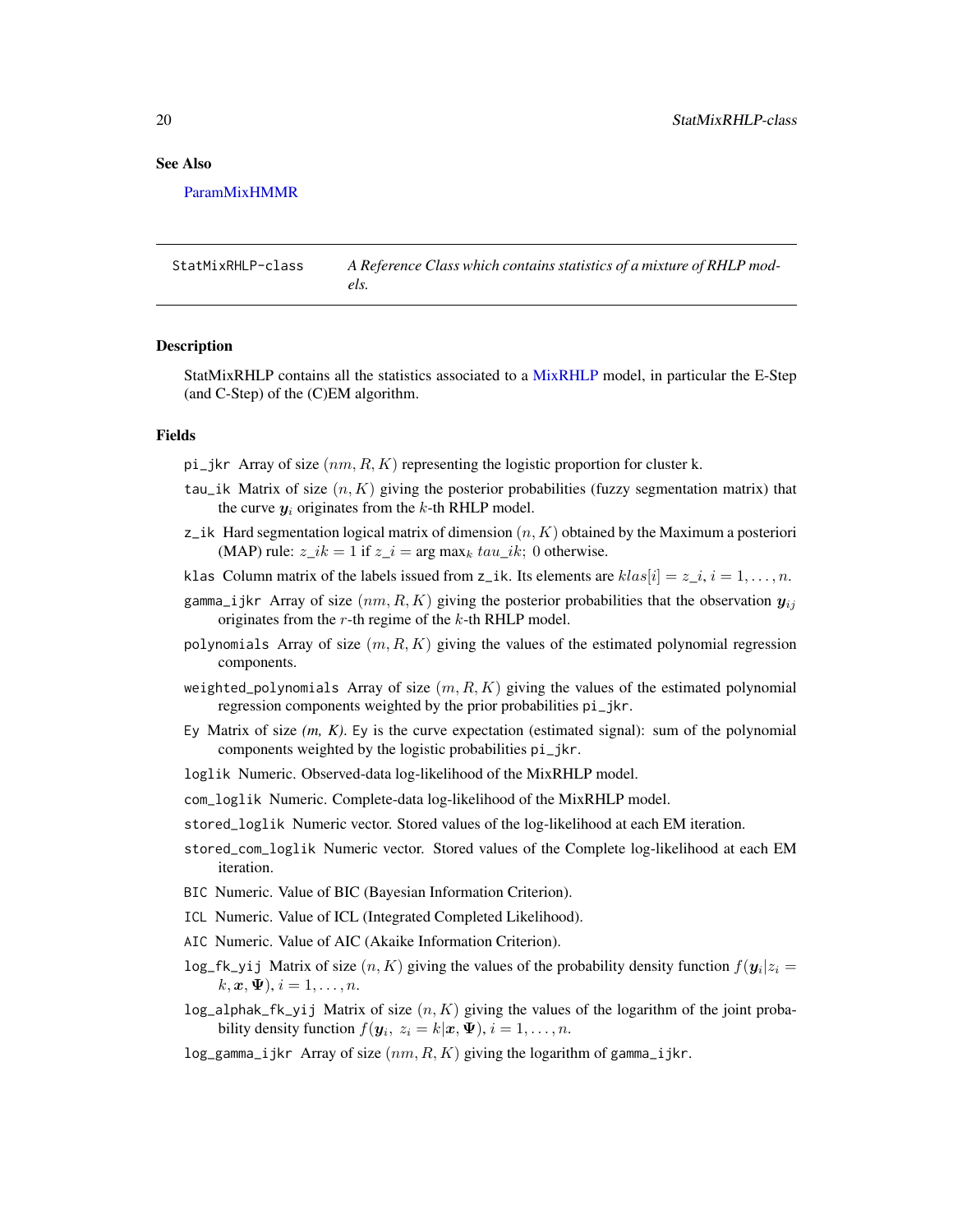#### <span id="page-20-0"></span>toydataset 21

# Methods

- computeStats(paramMixRHLP) Method used in the EM algorithm to compute statistics based on parameters provided by the object paramMixRHLP of class [ParamMixRHLP.](#page-15-1)
- CStep(reg\_irls) Method used in the CEM algorithm to update statistics.
- EStep(paramMixRHLP) Method used in the EM algorithm to update statistics based on parameters provided by the object paramMixRHLP of class [ParamMixRHLP](#page-15-1) (prior and posterior probabilities).
- MAP() MAP calculates values of the fields z\_ik and klas by applying the Maximum A Posteriori Bayes allocation rule.

 $z_ik = 1$  if  $z_i = \arg \max_k tau_ik$ ; 0 otherwise.

# See Also

[ParamMixRHLP](#page-15-1)

| toydataset | A dataset composed of simulated time series with regime changes. |  |
|------------|------------------------------------------------------------------|--|
|------------|------------------------------------------------------------------|--|

# Description

A dataset composed of 30 simulated time series with regime changes.

#### Usage

toydataset

#### Format

A data frame with 350 rows and 31 variables:

- x The covariate variable which is the time in that case.
- y1 Times series with a wave form shape and for which a normally distributed random noise has been added.
- y2 Same as y1.
- y3 Same as y1.
- y4 Same as y1.
- y5 Same as y1.
- y6 Same as y1.
- y7 Same as y1.
- y8 Same as y1.
- y9 Same as y1.
- y10 Same as y1.
- y11 Time series generated as follows: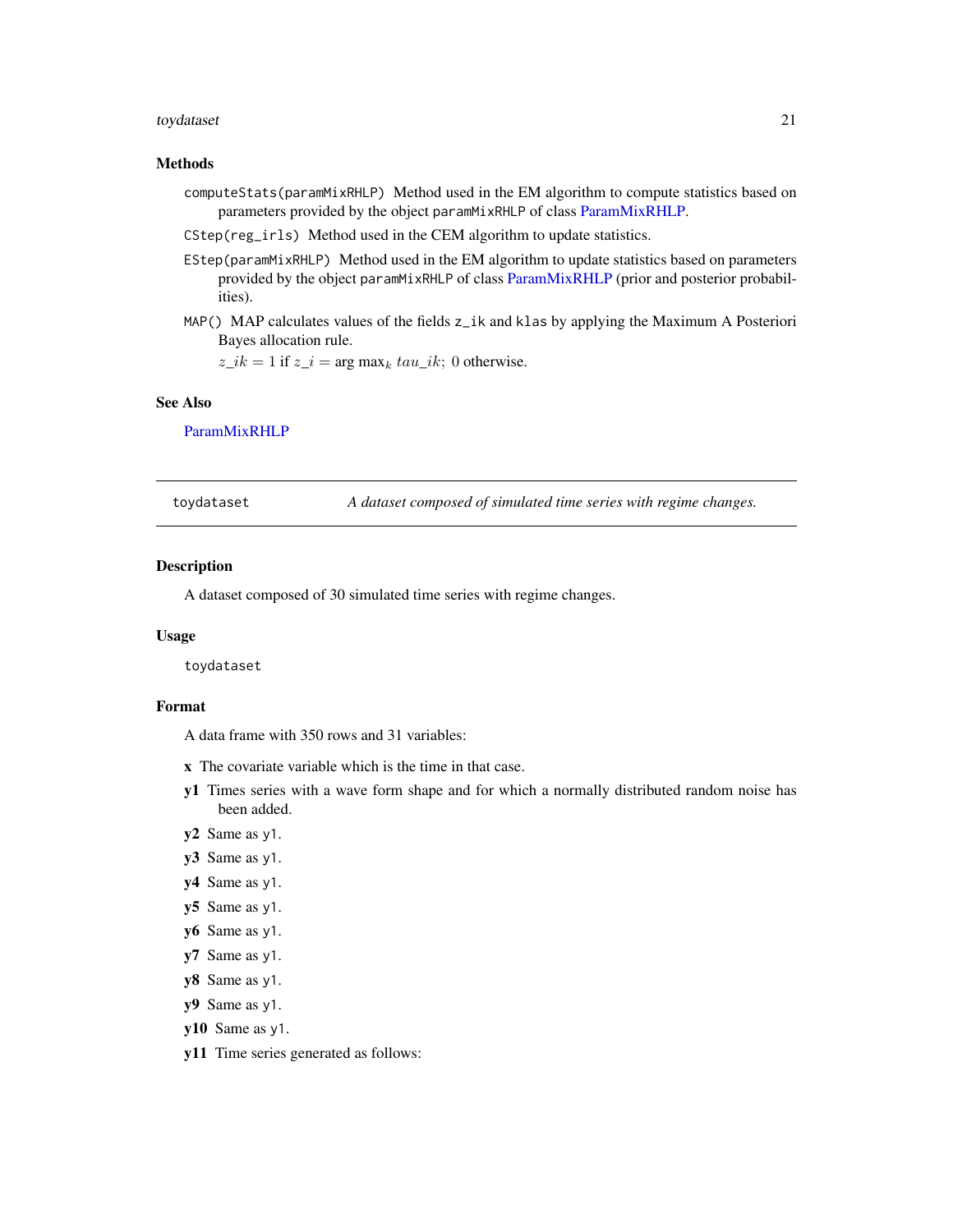- First regime: 120 values of Normally distributed random numbers with mean 5 and variance 1.
- Second regime: 70 values of Normally distributed random numbers with mean 7 and variance 1.
- Third regime: 160 values of Normally distributed random numbers with mean 5 variance 1.
- y12 Same as y11.
- y13 Same as y11.
- y14 Same as y11.
- y15 Same as y11.
- y16 Same as y11.
- y17 Same as y11.
- y18 Same as y11.
- y19 Same as y11.
- y20 Same as y11.
- y21 Time series generated as follows:
	- First regime: 80 values of Normally distributed random numbers with mean 7 variance 1.
	- Second regime: 130 values of Normally distributed random numbers with mean 5 variance 1.
	- Third regime: 140 values of Normally distributed random numbers with mean 4 variance 1.
- y22 Same as y21.
- y23 Same as y21.
- y24 Same as y21.
- y25 Same as y21.
- y26 Same as y21.
- y27 Same as y21.
- y28 Same as y21.
- y29 Same as y21.
- y30 Same as y21.